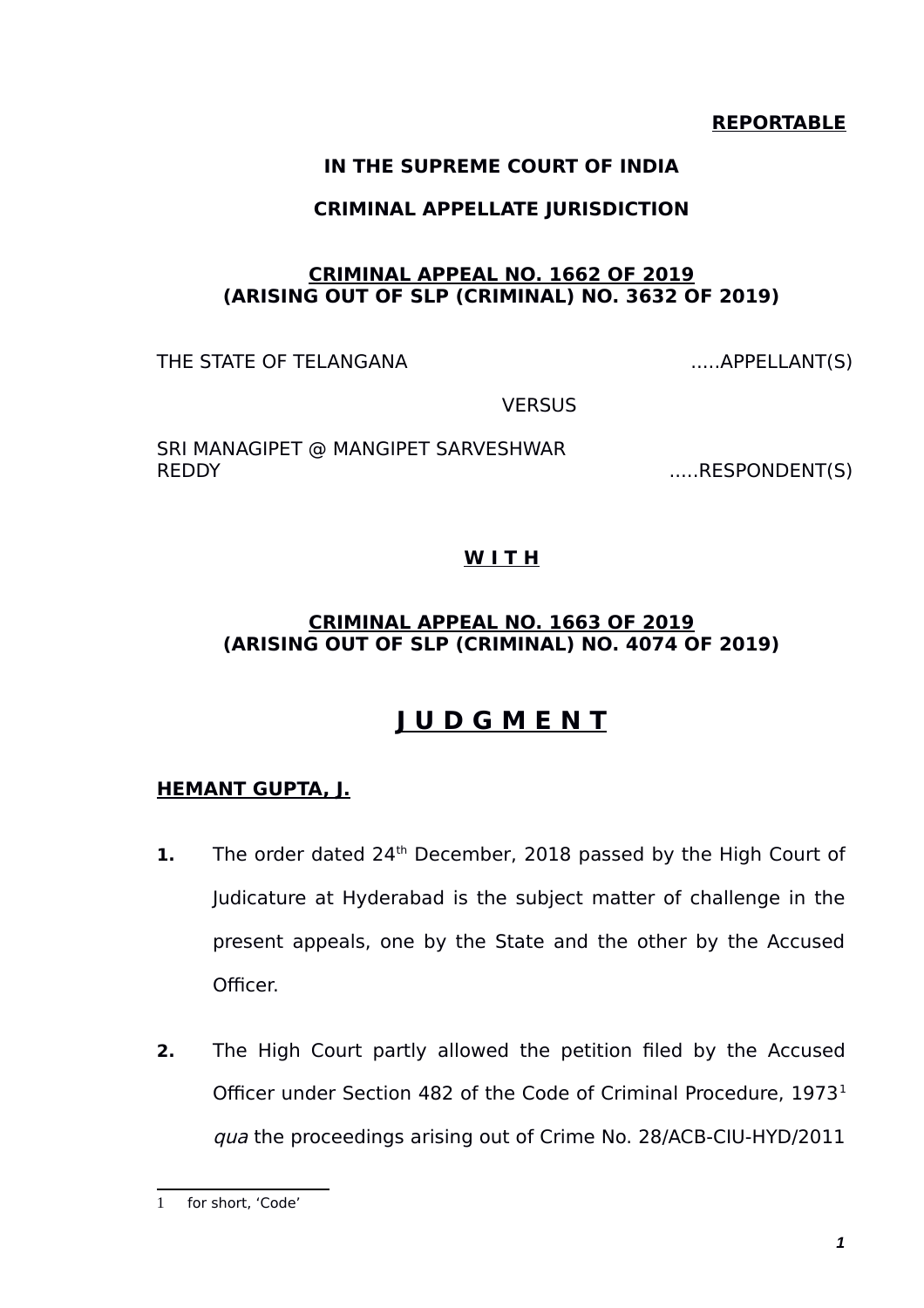dated 9<sup>th</sup> November, 2011.

**3.** Such FIR was registered on the basis of the statement given by Ch.

Sudhakar, Deputy Superintendent of Police<sup>[2](#page-1-0)</sup> at about 10 am. The

FIR reads as under:

"On receipt of credible information that Sri. Managipet @ Mangipet Sarveshwar Reddy S/o. Late Narsimha Reddy, Age 51 years, Occ: OSD, Rang Reddy District, Vikarabad R/o Flat No. 401, Venkatadri Apartments, Behind HPCL Petrol Pump, Gachibowli, Hyderabad is a native of Chilkatonipally (V) Veltoor (Post), Wanaparthy Tq., Mahaboobnagar District. The S.O. joined Govt. service on 19-09-1985 as Sub Inspector of Police and promoted as Inspector of Police on 04-04-1995 and Dy. Supdt. of Police, in the year 2007. He worked as SI at Rayadurgam, Hayathnagar, Malkajigiri, as Circle Inspector at Huzurnagar of Nalgonda District Narsingi, Uppal, Rajendranagar of Cyberabad Commissionerate, R.R. District as ACP., Rajendranagar for about 4 years and presently working as OSD, Ranga Reddy District, Vikarabad.

During the period of his service he acquired Six Multistoried Buildings, One Multistoried commercial complex, 27 plots and 26 Acres of land at Hyderabad, Ranga Reddy and Mahboobnagar Districts and one Scorpio car, one Hyundai Verna car and Maruti Car, all worth Rs.3,55,61,500/-.

The probable income of the A.O. and his family members from all their known sources of income when calculated roughly would be Rs.60,00,000/-. The probable expenditure of the accused officer including household expenditure and expenditure on children education is tentatively estimated at Rs.23,00,000/-.

The likely savings of the accused officer is Rs.37,00,000/ i.e., the probable income of Rs. 60,00,000 - minus the probable expenditure of Rs.23,00,000/-.

As against the likely savings of Rs.37,00,000/- the Accused Officer has acquired assets approximately worth Rs.3,55,61,500/-. Thus, the A.O. is in possession of assets worth Rs.3,18,61,500/- which are disproportionate

<span id="page-1-0"></span><sup>2</sup> for short, 'DSP'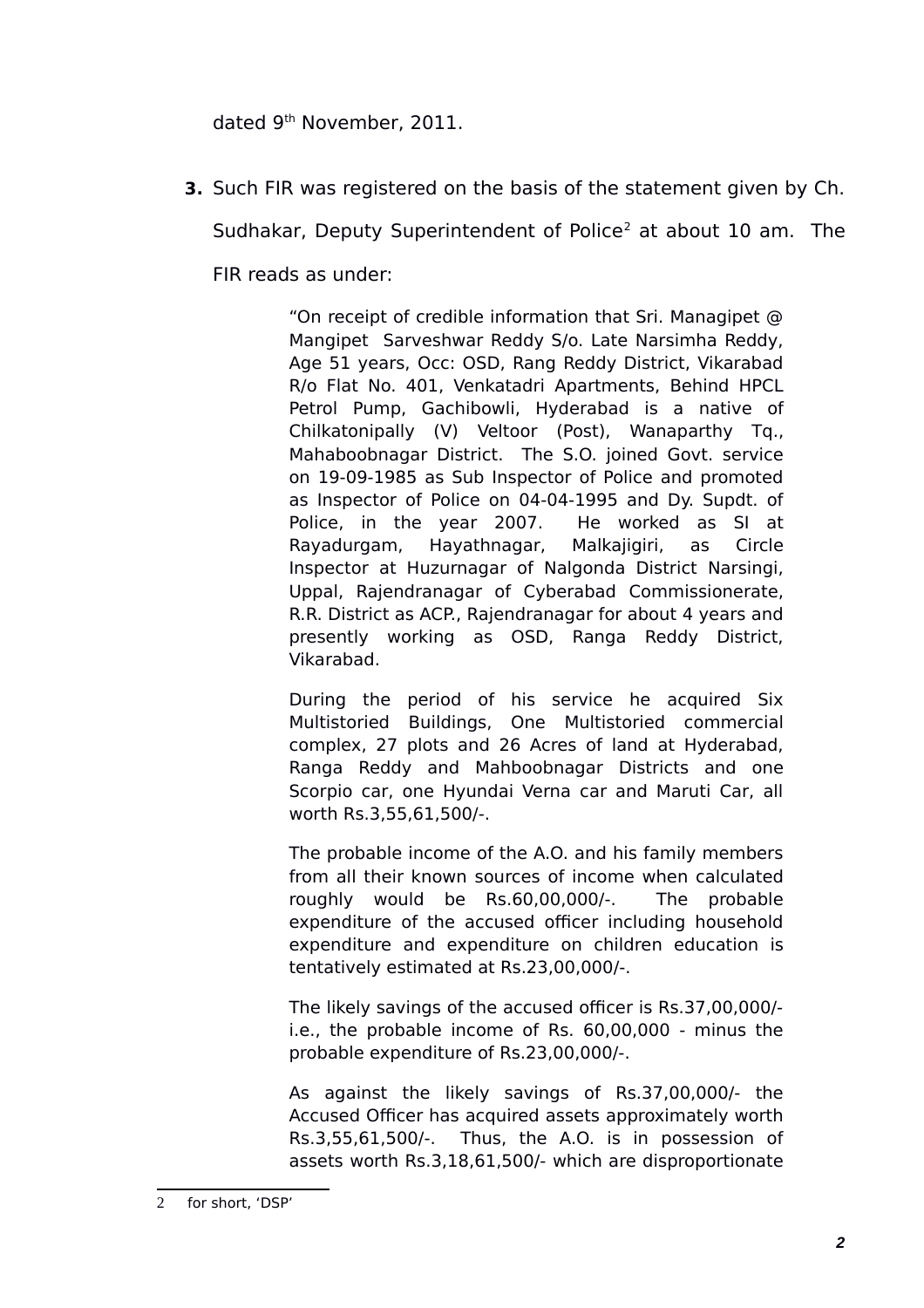to the known sources of his income for which he cannot satisfactorily account for and thereby committed the offence punishable U/s 13(2) r/w 13(1)(e) of P.C. Act 1988.

Permission has been obtained from the competent authority to register a case against the above official U/s 13(2) r/w 13(1)(e) of the Prevention of Corruption Act, 1988.

Hence, the FIR."

- 4. A charge sheet was filed on 9<sup>th</sup> October, 2017 on completion of the investigations. As per the Report, the Accused Officer was said to be in possession of assets worth Rs.3,18,61,500/- alleged to be disproportionate to his known sources of income. The total worth of the property against his savings of Rs.37 lakhs was found to be approximately Rs.3,55,61,500/-. During the investigations, as many as 114 witnesses were examined. Ch. Sudhakar, DSP, CIU, ACB, Hyderabad and five more investigating officers conducted the investigations and prepared the final report.
- **5.** The High Court in a petition for quashing of the charge sheet, held that there was no authorization to register the crime and that the informant cannot be the investigating officer and, thus, quashed the same. The State is aggrieved against the said two findings whereas, the Accused Officer has challenged the findings of the High Court not accepting the grounds pressed by him in seeking the quashing of the charge sheet - that there is no preliminary inquiry before the registration of the crime; that there is no sanction and that there is a delay in the completion of the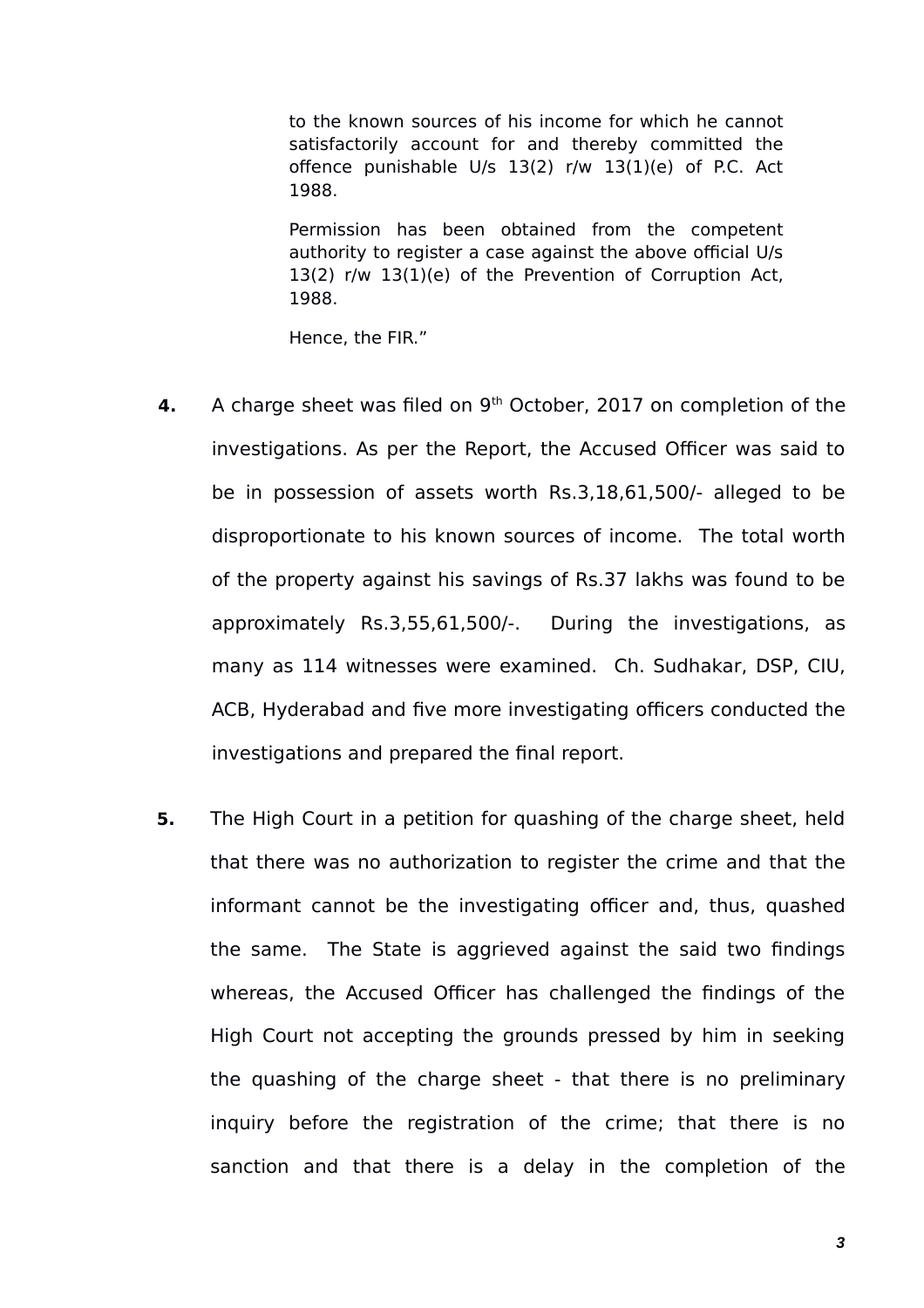investigation which has prejudiced the rights of the Accused Officer.

**6.** Ms. Bina Madhavan, learned counsel for the State submitted that the Accused Officer joined as Sub Inspector on 19<sup>th</sup> September, 1985 and was promoted as Inspector on  $4<sup>th</sup>$  April, 1997. He was further promoted as DSP in the year 2007. In pursuance of the FIR filed, a draft final report was prepared on  $30<sup>th</sup>$  April, 2015 but the same was submitted on 9<sup>th</sup> October, 2017 after the Accused Officer retired on  $31<sup>st</sup>$  May, 2017. Section 17 of the Prevention of Corruption Act, 1988<sup>[3](#page-3-0)</sup> pertains to investigation into cases under the Act. A Police officer not below the rank of Inspector, authorized by the State Government by general or special order, may also investigate any such offence. An offence under clause (e) of subsection (1) of Section 13 of the Act cannot be investigated without an order of the Police Officer not below the rank of Superintendent of Police. Section 17 of the Act reads as under:

> "17. Persons authorised to investigate.— Notwithstanding anything contained in the Code of Criminal Procedure, 1973 (2 of 1974), no police officer below the rank,—

| a) xx | XX | XX |
|-------|----|----|
| b) xx | XX | XX |

<span id="page-3-0"></span>c) elsewhere, of a Deputy Superintendent of Police or a police officer of equivalent rank, shall investigate any offence punishable under this Act without the order of a Metropolitan Magistrate or a Magistrate of the first class, as the case may be, or make any arrest therefor without a warrant: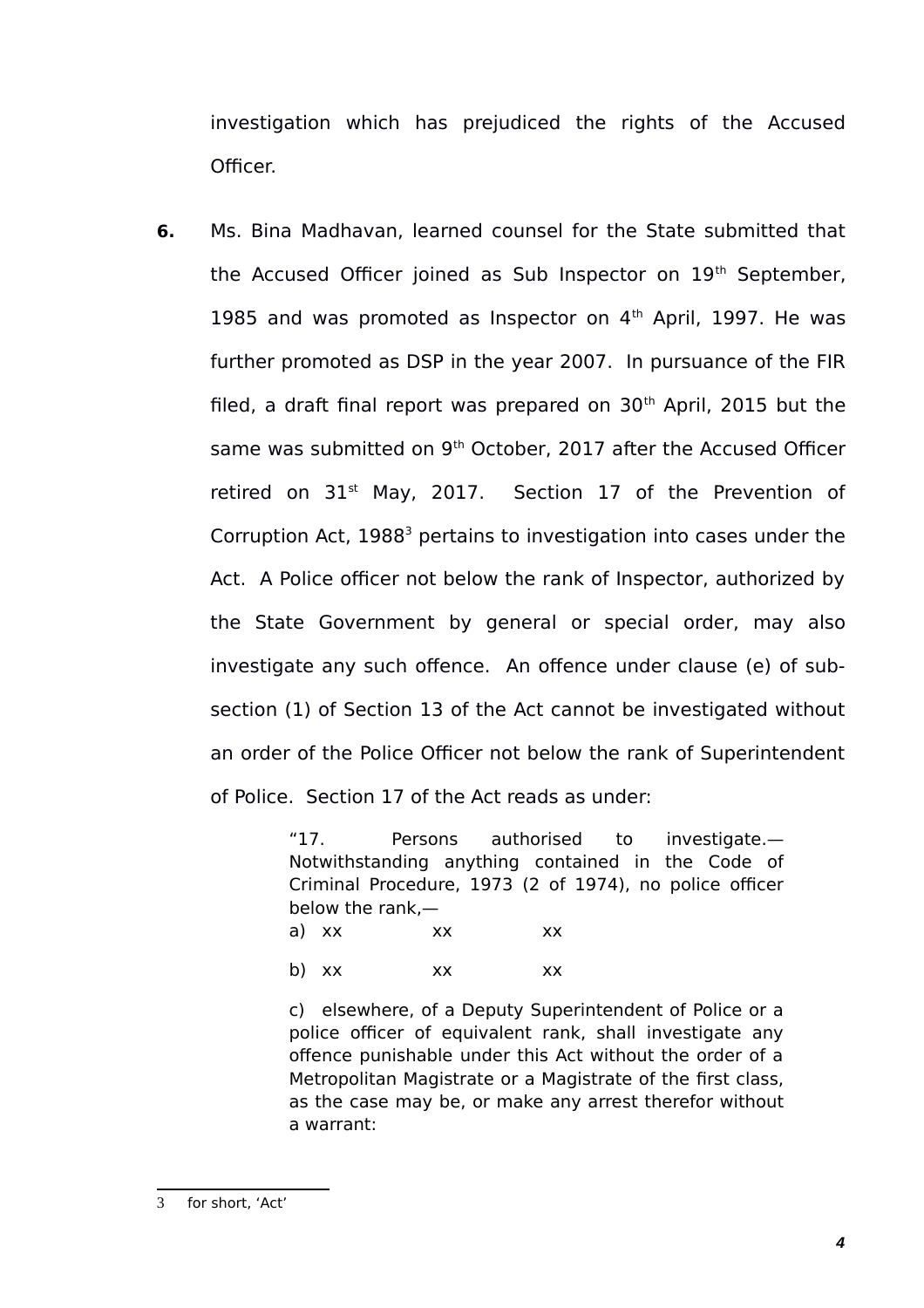Provided that if a police officer not below the rank of an Inspector of Police is authorised by the State Government in this behalf by general or special order, he may also investigate any such offence without the order of a Metropolitan Magistrate or a Magistrate of the first class, as the case may be, or make arrest therefor without a warrant:

Provided further that an offence referred to in clause (e) of sub-section (1) of section 13 shall not be investigated without the order of a police officer not below the rank of a Superintendent of Police."

- **7.** Learned counsel for the State referred to Government Order No. 3168 dated  $24<sup>th</sup>$  May, 2008 re-employing Sri K. Sampath Kumar, Joint Director, Anti-Corruption Bureau as Officer on Special Duty after his superannuation on  $31<sup>st</sup>$  May, 2008 for a period of one year. Such order of re-employment was renewed on 5<sup>th</sup> March, 2009; 13<sup>th</sup> May, 2010 and on 30<sup>th</sup> May, 2011, each extending the term of reemployment by one year. It was on  $9<sup>th</sup>$  November, 2011, the Joint Director, CIU & SES, Anti-Corruption Bureau authorized Ch. Sudhakar, DSP to register a case against the Accused Officer under Section 13(2) read with Section 13(1)(e) of the Act and inspect any premises, bankers books of the Accused Officer or of any other person concerned with the affairs of the Accused Officer and take or cause to be taken certified copies of the relevant entries therefrom for the purpose of investigation. It is in pursuance of such authorization that the FIR was lodged, premises were searched and the Accused Officer was arrested.
- **8.** The High Court relied upon the judgment reported as **Union Public**

*5*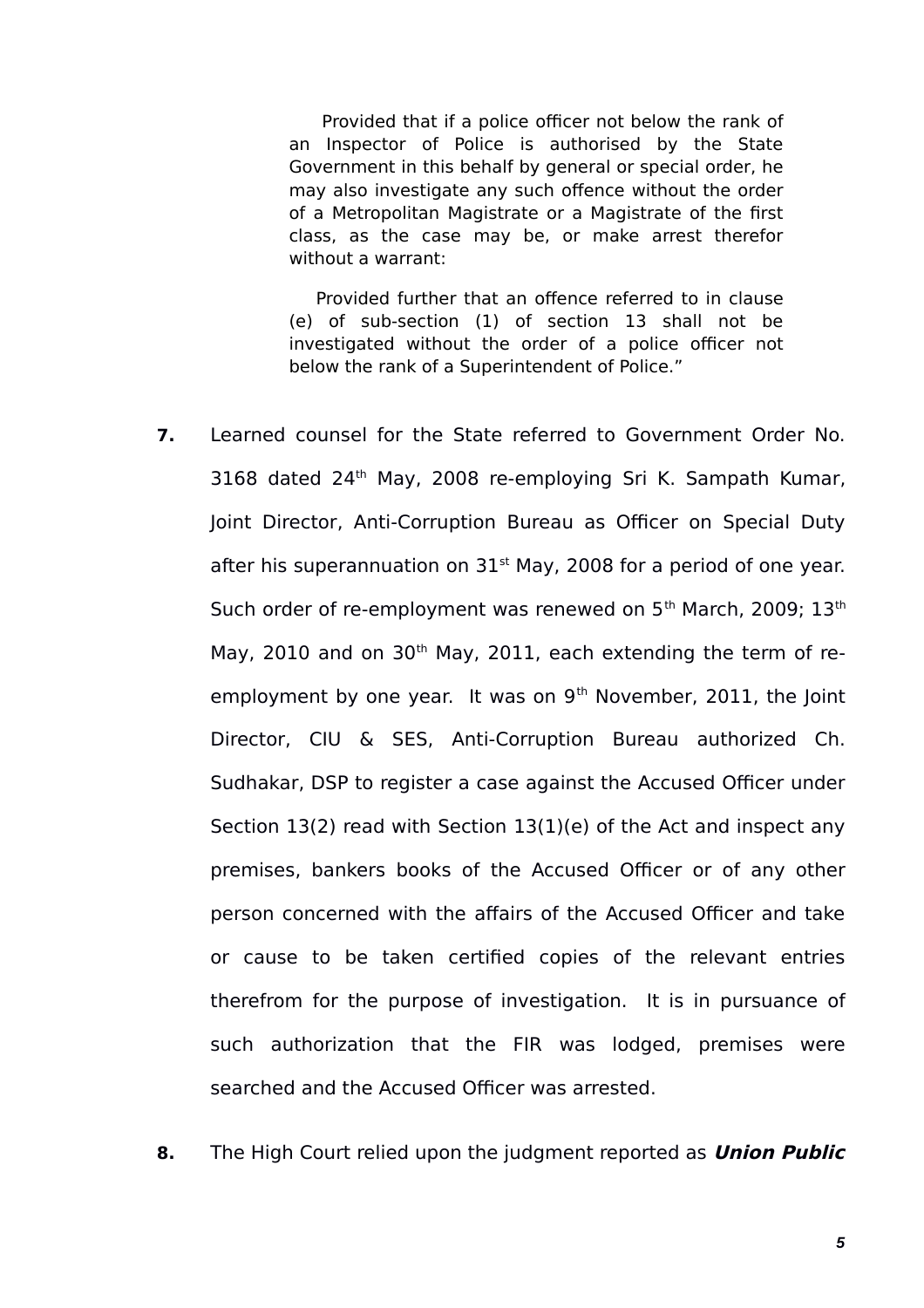**Service Commissioner** v. **Girish Jayanti Lal Vaghela & Ors. [4](#page-5-0)** to

hold that the statutory rules do not permit to extend the age of superannuation without compliance of Article 16 of the Constitution of India. A person who was appointed for a short period of six months or till availability of a regular selectee, whichever is earlier is practically appointed on a contract basis and could not be called a government servant. The High Court returned the following findings:

> "21. It is neither pleaded nor is there any material to show that the appointment of Respondent 1 had been made after issuing public advertisement or the body authorised under the relevant rules governing the conditions of service of Drugs Inspectors in the Union Territory of Daman and Diu had selected him. His contractual appointment for six months was dehors the rules. The appointment was not made in a manner which could even remotely be said to be compliant with Article 16 of the Constitution. The appointment being purely contractual, the stage of acquiring the status of a government servant had not arrived. While working as a contractual employee Respondent 1 was not governed by the relevant service rules applicable to Drugs Inspector. He did not enjoy the privilege of availing casual or earned leave. He was not entitled to avail the benefit of general provident fund nor was he entitled to any pension which are normal incidents of a government service. Similarly, he could neither be placed under suspension entitling him to a suspension allowance nor could he be transferred. Some of the minor penalties which can be inflicted on a government servant while he continues to be in government service could not be imposed upon him nor was he entitled to any protection under Article 311 of the Constitution. In view of these features it is not possible to hold that Respondent 1 was a government servant."

**9.** We find glaring illegality in the line of reasoning and the findings

<span id="page-5-0"></span><sup>4</sup> (2006) 2 SCC 482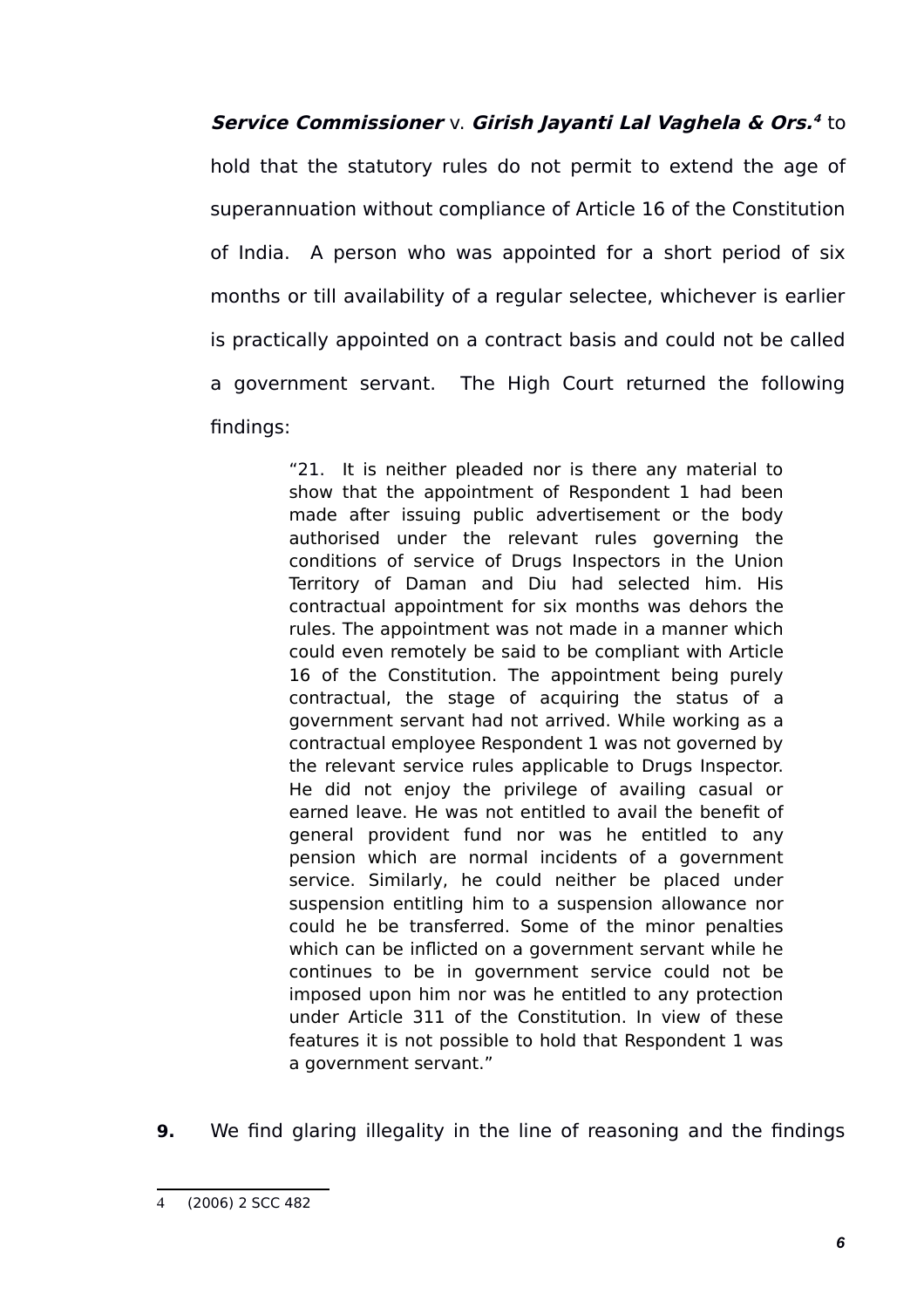recorded by the High Court. **Girish Jayanti Lal Vaghela** was a case where Shri Vaghela was appointed on a short term contract basis, on a fixed salary till a candidate was selected by the Union Public Service Commission on a regular basis. The advertisement to fill up the post on regular basis contemplated relaxation of five years in age for government servants. He claimed relaxation in age being a government servant for appointment on regular basis. It was held that it was a contract which governed his terms of service and not the rules framed under the proviso to Article 309 of the Constitution of India in as much as he was not appointed in accordance with the Rules and, thus, was not eligible for any relaxation in upper age for appointment on a regular basis in a post advertised by Union Public Service Commission.

**10.** Article 310 of the Constitution contemplates that except as expressly provided, every person who is a member of a defence service or of a civil service of the Union or of an all-India service or holds any post connected with defence or any civil post under the Union, holds office at the pleasure of the President. In respect of the State Services, however, he or she holds office at the pleasure of the Governor. In the present case, Sri K. Sampath Kumar was reemployed for a period of one year by the State Government in exercise of powers conferred under Article 162 of the Constitution of India. There is no prohibition in any of the service rules that there cannot be any re-employment of a person who was once in a civil service of either the Center or the State.

*7*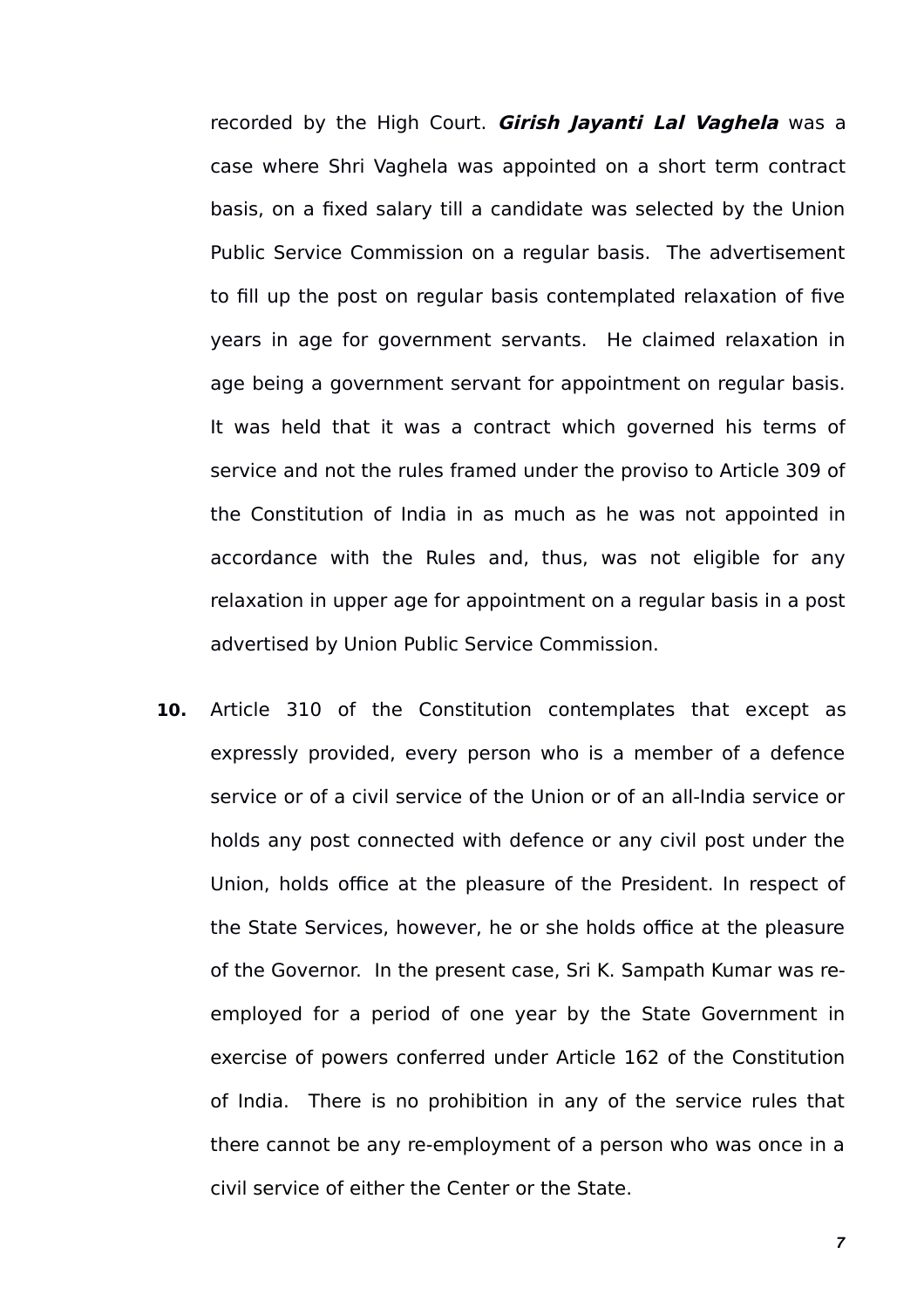- **11.** Entry 2 of List II of the State List is the Police (including railway and village police) subject to the provisions of Entry 2A of List I. Therefore, various facets of Policing in the State fall within the legislative competence of the State and the re-employment of a retired personnel who was a member of Indian Police Service, falls within the executive power of the State. As a re-employed officer, he was holding a civil post as his salary was being paid from the State Exchequer. He was discharging duties and responsibilities in the Anti-Corruption Bureau.
- **12.** In **P.H. Paul Manoj Pandian** v. **P. Veldurai [5](#page-7-0)** , it has been held that the executive power of the State is coterminous with the legislative power of the State Legislature i.e. if the State Legislature has jurisdiction to make law with respect to a subject, the State executive can make regulations and issue government orders with respect to it. This Court held as under:

"48. The powers of the executive are not limited merely to the carrying out of the laws. In a welfare State the functions of the executive are ever widening, which cover within their ambit various aspects of social and economic activities. Therefore, the executive exercises power to fill gaps by issuing various departmental orders. The executive power of the State is coterminous with the legislative power of the State Legislature. In other words, if the State Legislature has jurisdiction to make law with respect to a subject, the State executive can make regulations and issue government orders with respect to it, subject, however, to the constitutional limitations. Such administrative rules and/or orders shall be inoperative if the legislature has enacted a law with respect to the subject. Thus, the High Court was not justified in brushing aside the Government Order dated

<span id="page-7-0"></span><sup>5</sup> (2011) 5 SCC 214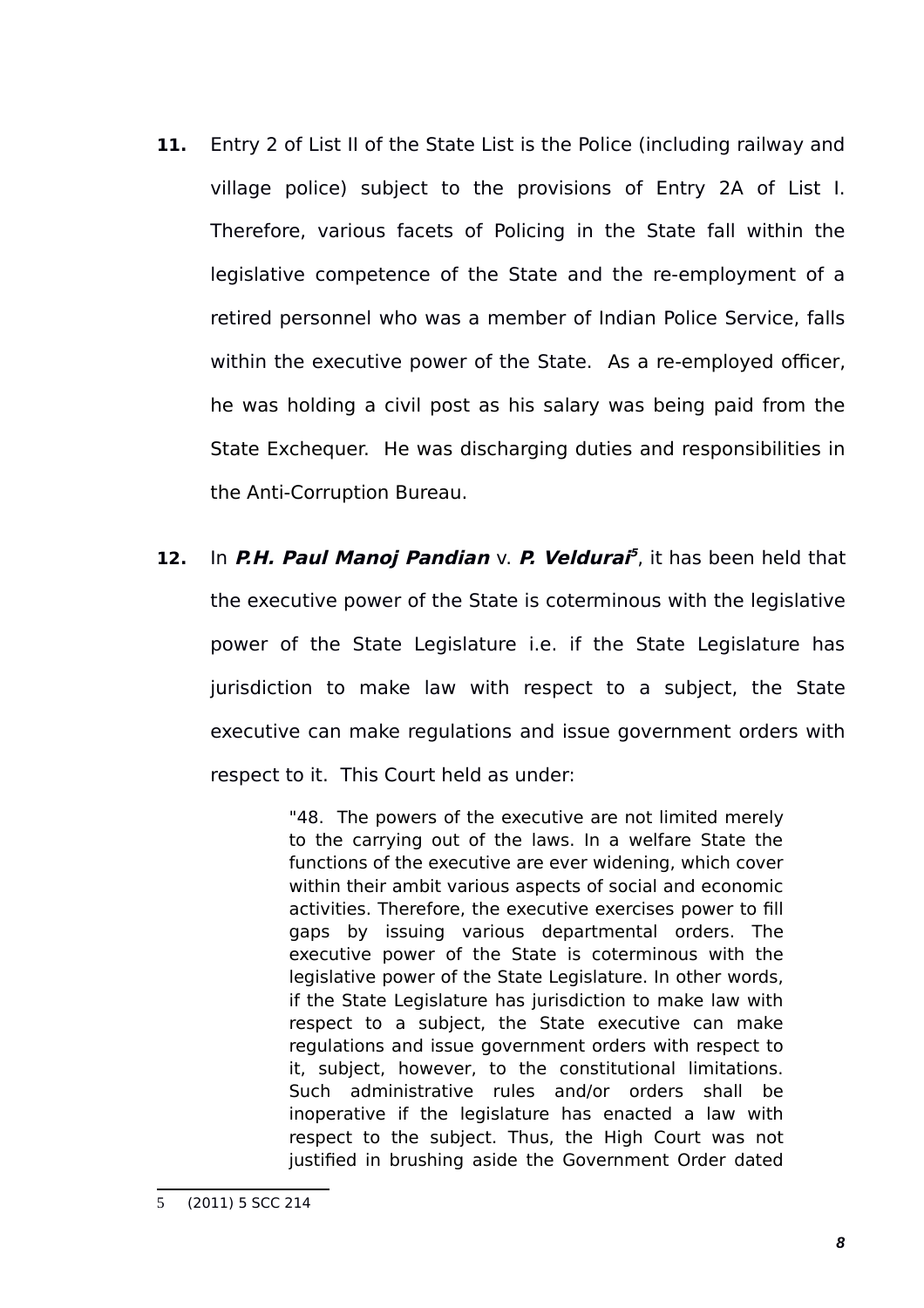16-11-1951 on the ground that it contained administrative instructions."

# **13.** In **Bishambhar Dayal Chandra Mohan & Ors.** v. **State of Uttar**

**Pradesh & Ors. [6](#page-8-0)** , it was held that the executive power of the State

Government cannot be circumscribed if it does not go against the

provisions of the Constitution or any law. The Court held as under:

"20. ……………... In Ram Jawaya Kapur v. State of Punjab [AIR 1955 SC 549 : (1955) 2 SCR 225 : 1955 SCJ 504] Mukherjea, C.J., dealt with the scope of Articles 73 and 162 of the Constitution. The learned Chief Justice observed that neither of the two Articles contains any definition as to what the executive function is or gives an exhaustive enumeration of the activities which would legitimately come within its scope. It was observed: "Ordinarily the executive power connotes the residue of governmental functions that remain after legislative and judicial functions are taken away." It is neither necessary nor possible to give an exhaustive enumeration of the kinds and categories of executive functions which may comprise both the formulation of the policy as well as its execution. In other words, the State in exercise of its executive power is charged with the duty and the responsibility of carrying on the general administration of the State. So long as the State Government does not go against the provisions of the Constitution or any law, the width and amplitude of its executive power cannot be circumscribed. If there is no enactment covering a particular aspect, certainly the Government can carry on the administration by issuing administrative directions or instructions, until the legislature makes a law in that behalf. Otherwise, the administration would come to a standstill."

**14.** Sri K. Sampath Kumar was re-employed initially for a period of one year after his retirement. He was not being recruited for holding a civil post for the first time which may warrant compliance of rigour of Article 16 of the Constitution. He had crossed all bridges, when

<span id="page-8-0"></span><sup>6</sup> (1982) 1 SCC 39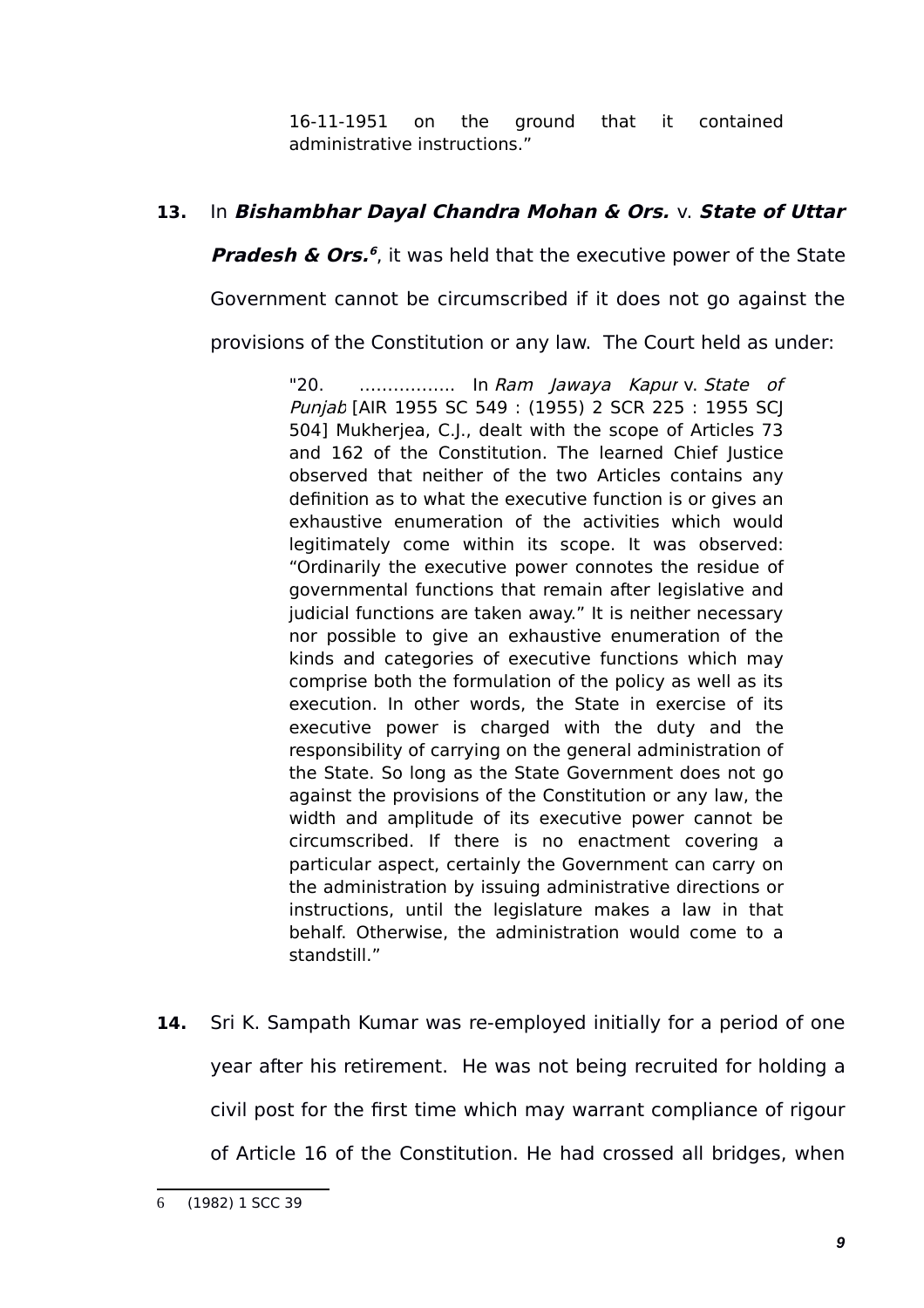he was appointed and discharged duties before attaining the age of superannuation. Such re-employment by the State is in exercise of the powers conferred under Article 162 of the Constitution of India. Such executive powers of the State do not contravene any other statutory provisions; therefore, re-employment in this regard is supplementing the statutory rules and regulations and not supplanting them. Therefore, Sri K. Sampath Kumar has discharged the duties of Joint Director in the Anti-Corruption Bureau in exercise of the powers conferred by the State Government.

**15.** We further find that Sri K. Sampath Kumar's acts whilst discharging the duties of Joint Director in the Anti-Corruption Bureau were within the scope of the assumed official authority in public interest and not for his own benefit. Therefore, acts undertaken in this regard by the officer will be taken to be valid. This Court in a judgment reported as **Gokaraju Rangaraju** v. **State of Andhra**

### **Pradesh<sup>[7](#page-9-0)</sup>** held as under:

"17. A judge, de facto, therefore, is one who is not a mere intruder or usurper but one who holds office, under colour of lawful authority, though his appointment is defective and may later be found to be defective. Whatever be the defect of his title to the office, judgments pronounced by him and acts done by him when he was clothed with the powers and functions of the office, albeit unlawfully, have the same efficacy as judgments pronounced and acts done by a judge de jure. Such is the de facto doctrine, born of necessity and public policy to prevent needless confusion and endless mischief…

19. In our view, the de facto doctrine furnishes an answer to the submissions of Shri Phadke based on

<span id="page-9-0"></span><sup>(1981) 3</sup> SCC 132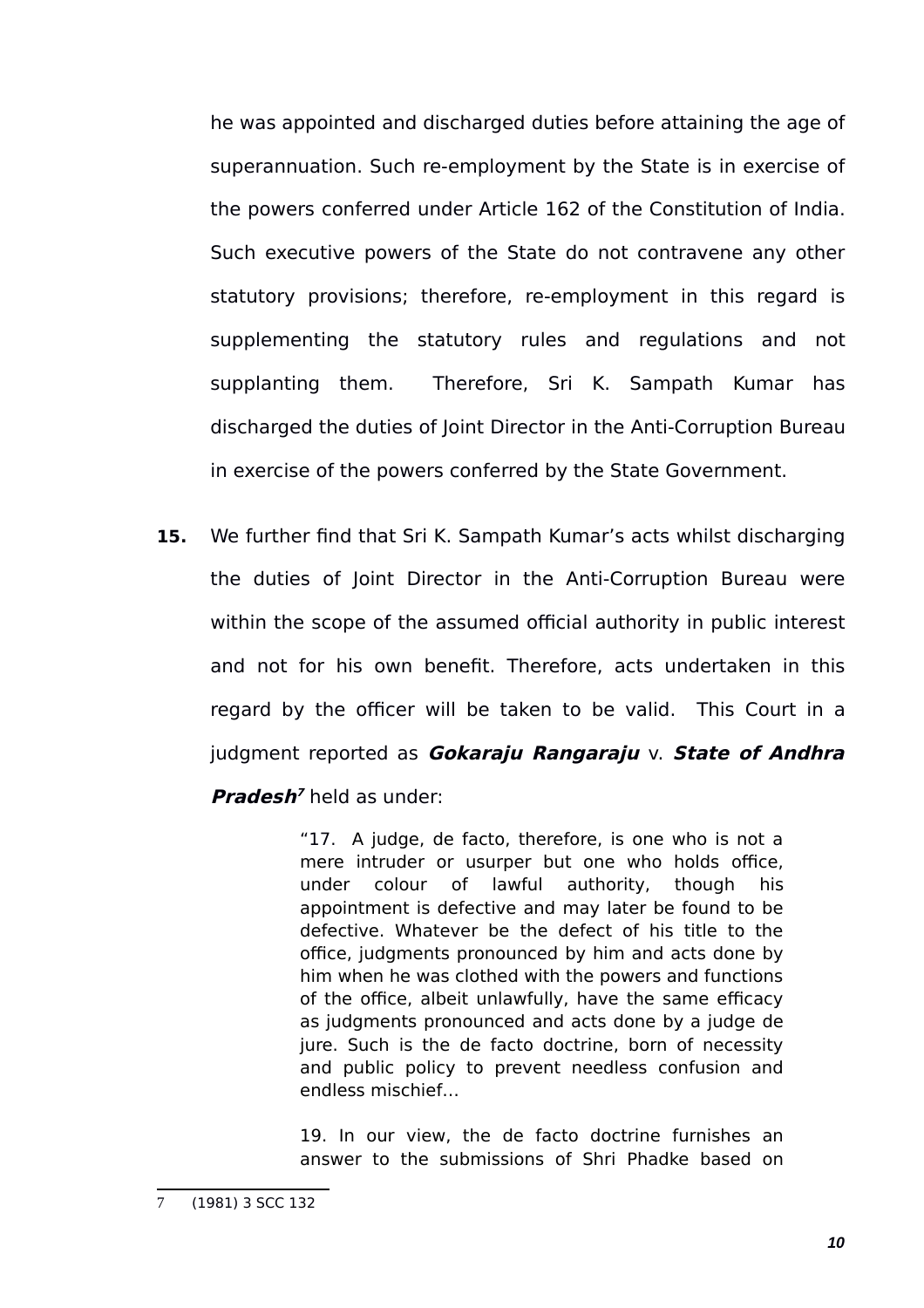Section 9 of the Criminal Procedure Code and Article 21 of the Constitution. The judges who rejected the appeal in one case and convicted the accused in the other case were not mere usurpers or intruders but were persons who discharged the functions and duties of judges under colour of lawful authority. We are concerned with the office that the Judges purported to hold. We are not concerned with the particular incumbents of the office. So long as the office was validly created, it matters not that the incumbent was not validly appointed. A person appointed as a Sessions Judge, Additional Sessions Judge or Assistant Sessions Judge, would be exercising jurisdiction in the Court of Session and his judgments and orders would be those of the Court of Session. They would continue to be valid as the judgments and orders of the Court of Session, notwithstanding that his appointment to such Court might be declared invalid. On that account alone, it can never be said that the procedure prescribed by law has not been followed. It would be a different matter if the constitution of the court itself is under challenge. We are not concerned with such a situation in the instant cases. We, therefore, find no force in any of the submissions of the learned Counsel."

### **16.** The aforesaid judgment relies upon **Pulin Behari Das** v. **King**

**Emperor [8](#page-10-0)** , wherein Justice Mookerjee held the following:-

"The doctrine that the acts of officers de facto performed by them within the scope of their assumed ??? authority in the interest of the public or third persons and not for their own benefit, are generally as valid and binding as if they were the acts of officers de jure, dates as far back as the Year-Books, and it stands confirmed, without any qualification or exception, by a long line of adjudications. Viner says "acts done by an officer de facto and not de jure are good, for the law favours one in a refuted authority" (Abridgment, Tit. Officers and Officers G. 4). In fact the question for determination in cases involving the application of the *de facto* doctrine, is not, as a rule, whether the challenged acts, assuming the officer to be de facto, as such are valid, but whether the person whose title is questioned is or was really a de facto officer.

<span id="page-10-0"></span><sup>1911</sup> SCC OnLine Cal 159 : (1911-12) 16 CWN 1105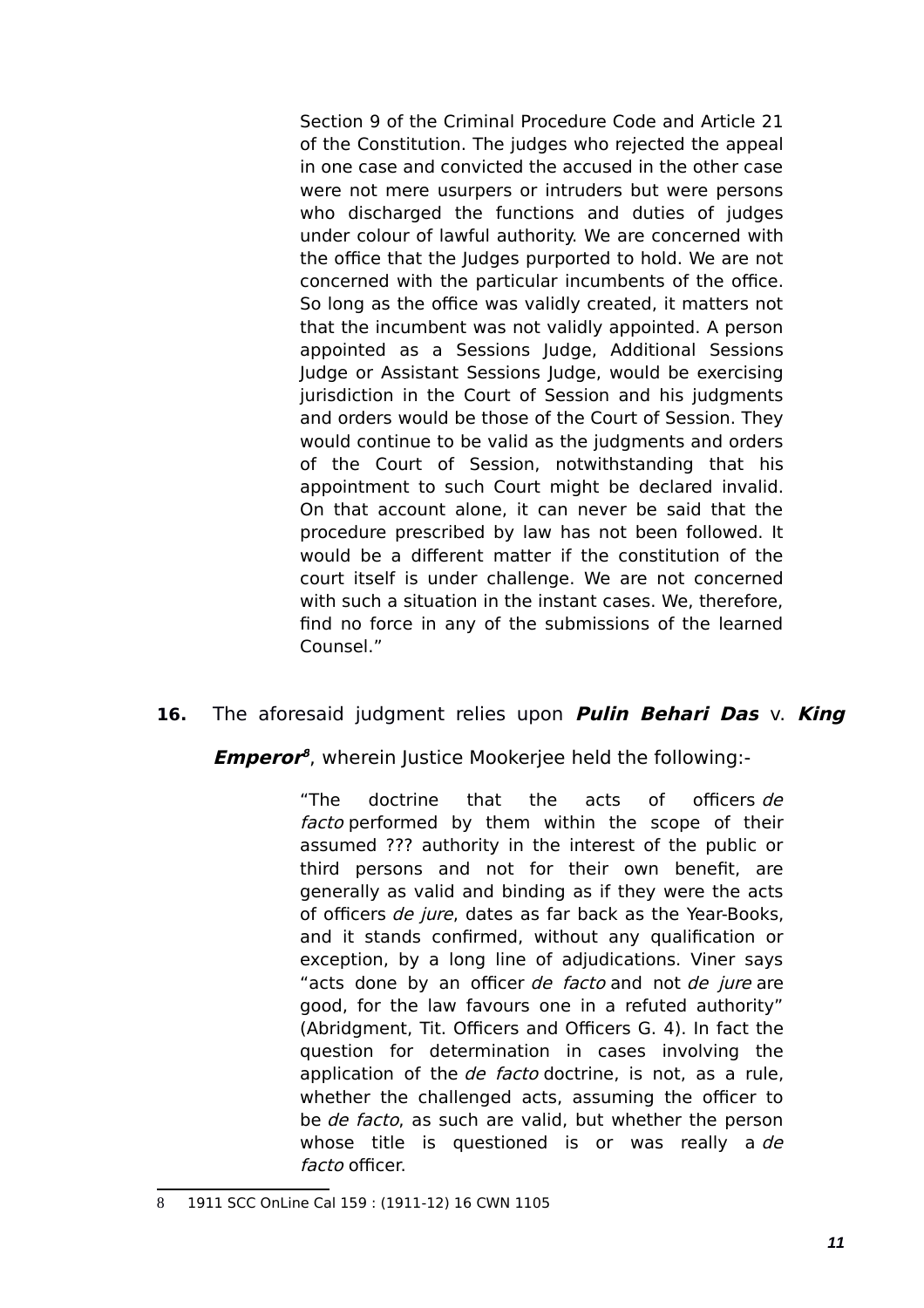It is not necessary for our present purposes to investigate exhaustively all the qualifications or limitations subject to which the *de facto* doctrine has to be applied. The substance of the matter is that the de facto doctrine was introduced into the law as a matter of policy and necessity, to protect the interest of the public and the individual where those interests were involved in the official acts of persons exercising the duties of an office without being lawful Officers. The doctrine in fact is necessary to maintain the supremacy of the law and to preserve peace and order in the community at large. Indeed, if any individual or body of individuals were permitted at his or their pleasure to collaterally challenge the authority of and to refuse obedience to the Government of the State and the numerous functionaries through whom it exercised its various powers, on the ground of irregular existence or defective title, insubordination and disorder of the worst kind would be encouraged. For the good order and peace of society their authority must be upheld until in some regular mode their title is directly investigated and determined, [See the observations in Scadding v. Lorant [???] and Norton v. Shelby County [118 U.S. 425 (1886).] In the matter now before us, the sanction under sec. 196 of the Criminal Procedure Code was granted by the *de facto* Local Government and the cognizance of the case has been taken by the de facto Sessions Judge. In my opinion, it is not open to the Appellants to question collaterally the legality of the conviction upon the allegation that the Local Government was irregularly constituted and the Sessions Judge irregularly appointed. The first ground upon which the legality of the trial is assailed must consequently be overruled."

**17.** The de facto doctrine as encapsulated above has been reiterated by this Court, even in the context of an executive appointment, in the judgment reported as **Pushpadevi M. Jatia v. M. L. Wadhawan, Additional Secretary, Government of India and**

**Ors.**<sup>[9](#page-11-0)</sup>. In this case, the Additional Secretary to the Government of

<span id="page-11-0"></span><sup>9 (1987) 3</sup> SCC 367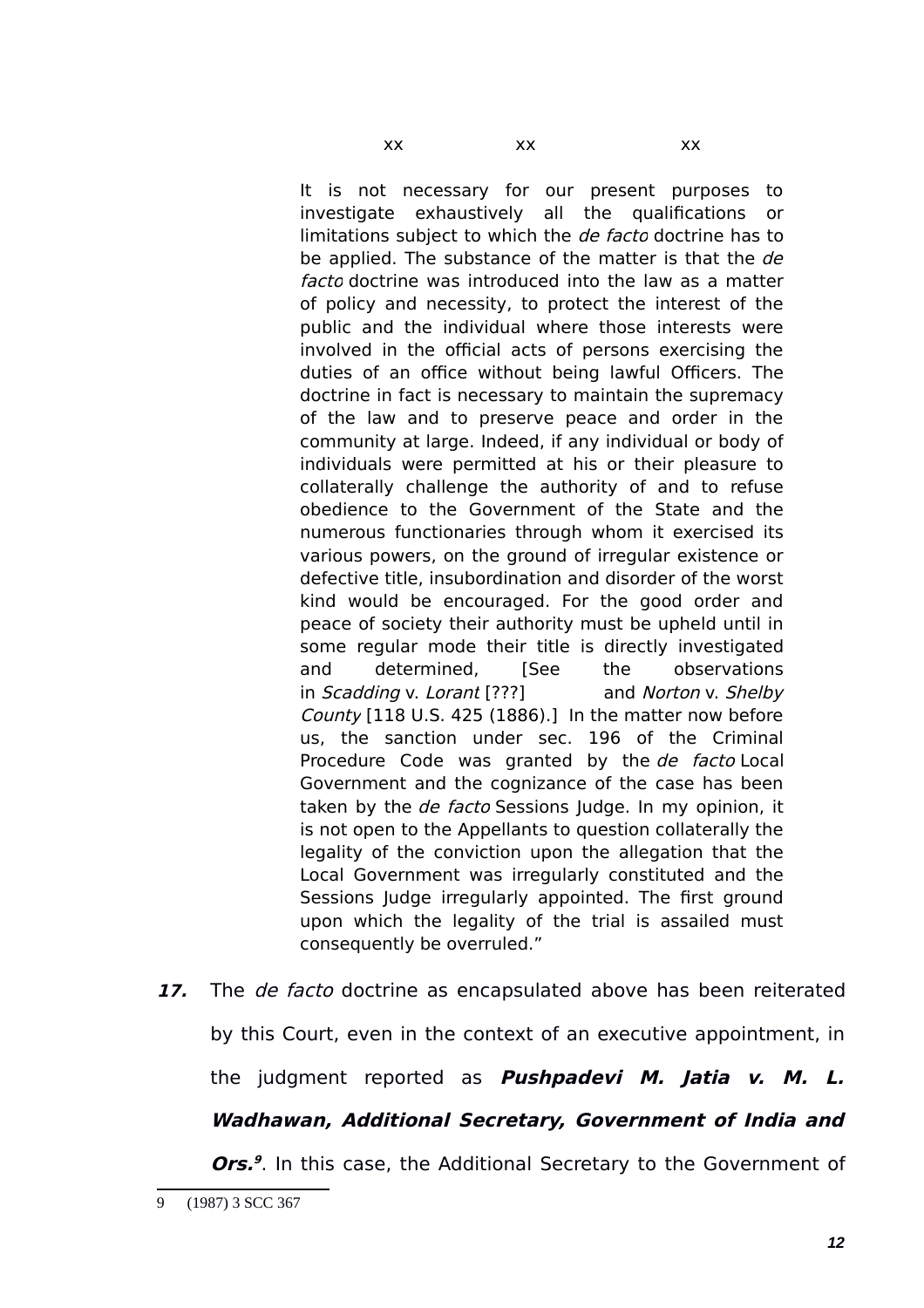India had detained Mohanlal Jatia vide a Government order under sub-section (1) of Section 3 of the Conservation of Foreign Exchange and Prevention of Smuggling Activities Act, 1974, on being satisfied that it was necessary to detain him. Herein, the Additional Secretary relied on statements recorded by one R.C. Singh whom the appellant contended was not a "gazetted officer" of enforcement under FERA, and therefore statements recorded by the officer could not be relied upon to detain him. It was discussed:

> "17. In any event, the learned Counsel further contends that R.C. Singh was clothed with the insignia of office and he was purporting to exercise the functions and duties of a gazetted officer of Enforcement under Section 40(1) of the FERA and therefore the de facto doctrine was attracted. He relies upon the decision of this Court in Gokaraju Rangaraju v. State of Andhra Pradesh [(1981) 3 SCC 132: 1981 SCC (Cri) 652: (1981) 3 SCR 474] enunciating the de facto doctrine, born of necessity and public policy to prevent needless confusion and endless mischief. In other words, he contends that where an officer acts under the law, it matters not how the appointment of the incumbent is made so far as the validity of his acts are concerned.

> 18. We are inclined to the view that in this jurisdiction there is a presumption of regularity in the acts of officials and that the evidential burden is upon him who asserts to the contrary. The contention that R.C. Singh was not a gazetted officer of Enforcement within the meaning of Section 40(1) of the FERA appears to be wholly misconceived besides being an afterthought. The validity of appointment of R.C. Singh to be an officer of Enforcement under this Act cannot be questioned…….

> 20. … Where an office exists under the law, it matters not how the appointment of the incumbent is made, so far as validity of his acts are concerned. It is enough that he is clothed with the insignia of the office, and exercises its powers and functions. The official acts of such persons are recognised as valid under the de facto doctrine, born of necessity and public policy to prevent needless confusion and endless mischief. In Gokaraju Rangaraju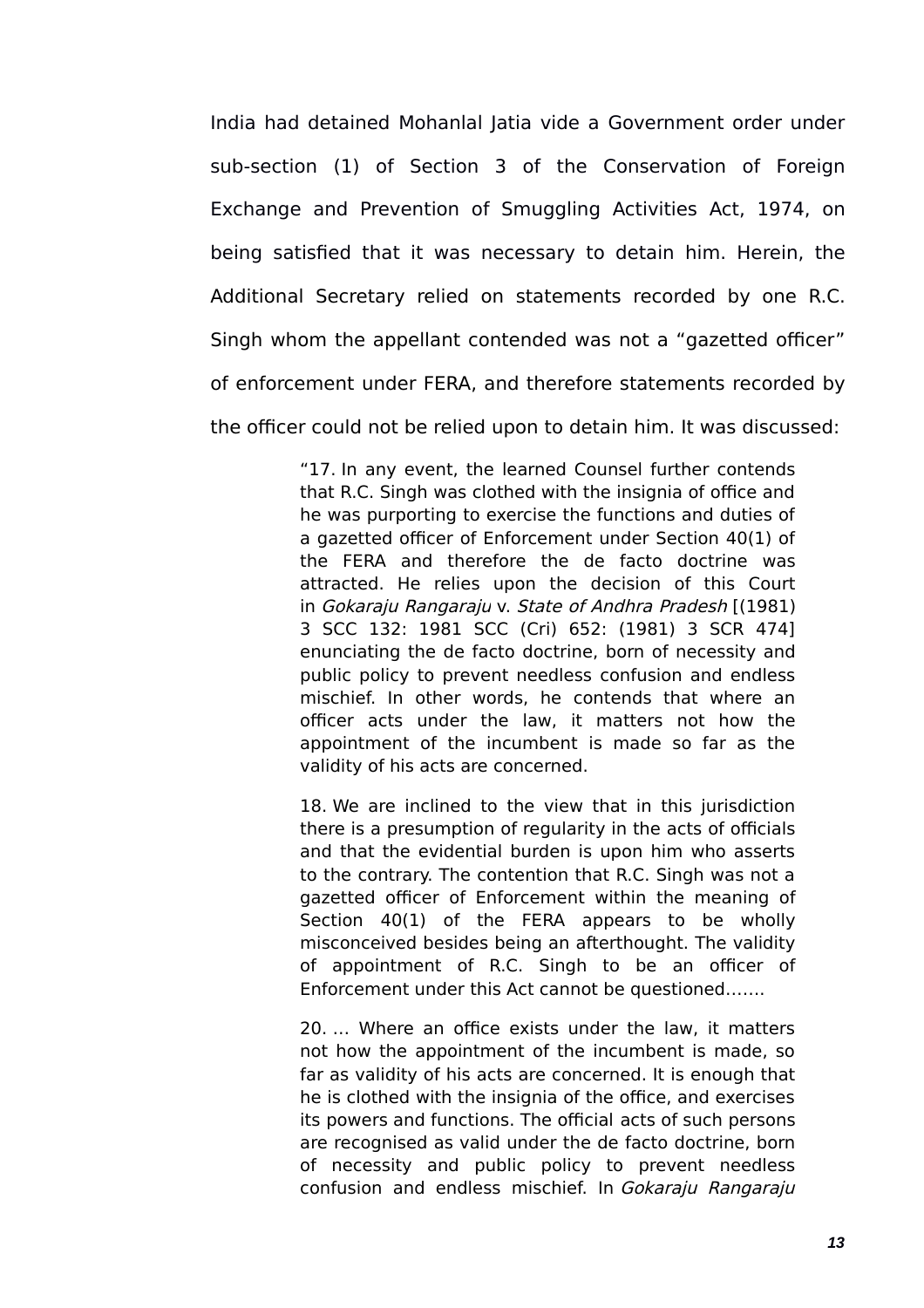case [(1981) 3 SCC 132 : 1981 SCC (Cri) 652 : (1981) 3 SCR 474] Chinnappa Reddy, J., explained that this doctrine was engrafted as a matter of policy and necessity to protect the interest of the public."

**18.** Further, a Full Bench of Kerala High Court in a judgment reported as

**P.S. Menon** v. **State of Kerala [10](#page-13-0)** held that the de facto doctrine was engrafted as a matter of policy and necessity to protect the interest of the public as well as the individuals involved in the official capacity of persons exercising the duty of an officer without actually being one in strict point of law. These officers may not be the officers *de jure* but by virtue of particular circumstances, their acts should be considered valid as a matter of public policy.

**19.** In another Division Bench judgment reported as **P. Mahamani** v.

**Tamil Nadu Magnesite, Ltd., Salem & Ors.<sup>[11](#page-13-1)</sup>, the Madras High** 

Court held as under:

"12. An officer de facto is one who by some colour or right is in possession of an office and for the time being performs his duties with public acquiescence, though having no right in fact. Whereas an intruder is one who attempts to perform the duties of an office without authority of law, and without the support of public acquiescence. No one is under obligation to recognise or respect the acts of an intruder, and for all legal purposes they are absolutely void. But for the sake of order and regularity, and to prevent confusion in the conduct of public business and in security of private rights, the acts of officers de-facto arc not suffered to be questioned because of the want of legal authority except by some direct proceeding instituted for the purpose. In all other cases the acts of an officer de facto are as valid and effectual, while he is suffered to retain the office as though he were an officer by right, and the same legal consequences will flow from them

<span id="page-13-0"></span><sup>10</sup> AIR 1970 Ker 165

<span id="page-13-1"></span><sup>11</sup> (1993) 2 LLN 353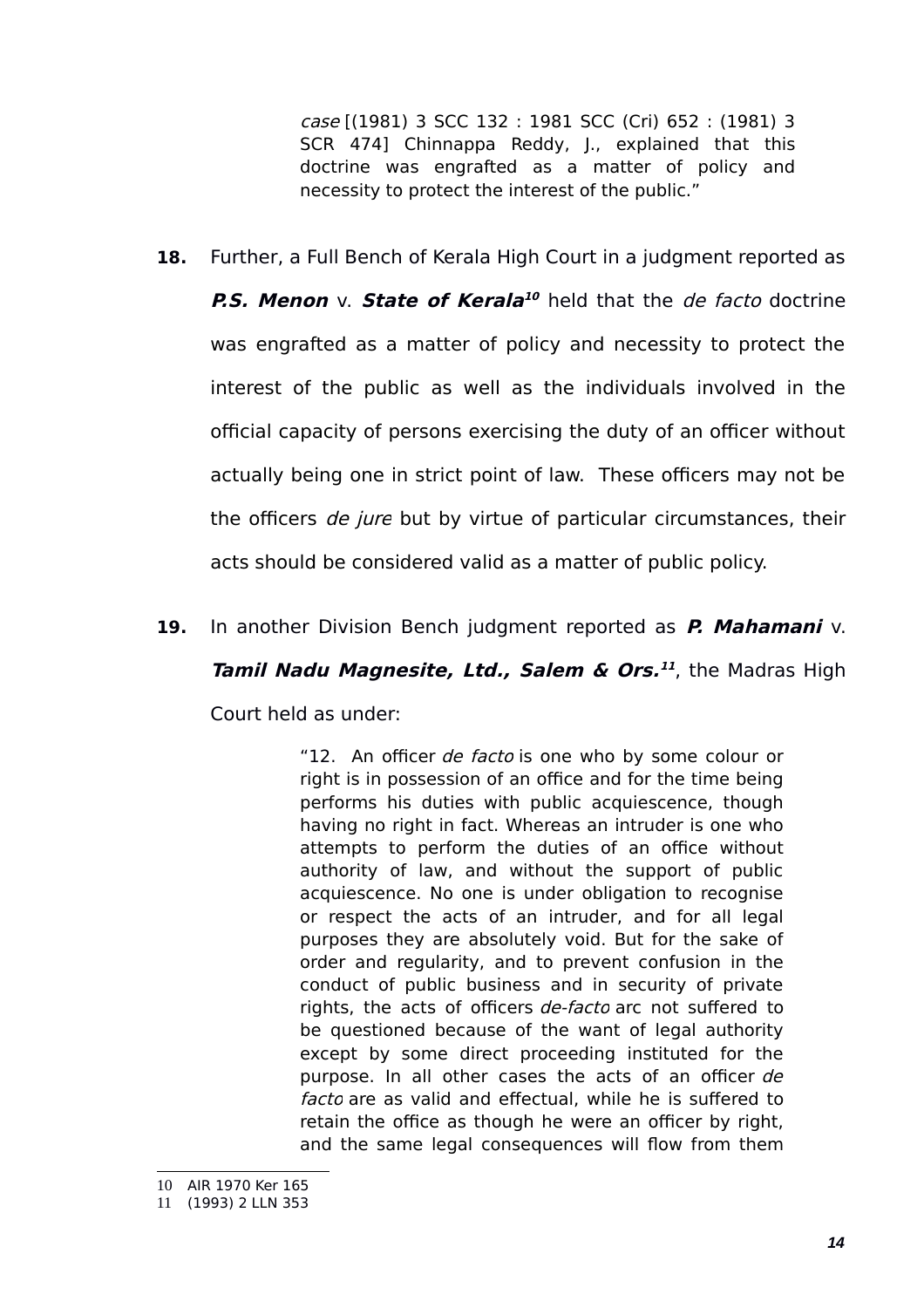for the protection of the public and of third parties. There is an important principle, which finds concise expression in the legal maxim that the acts of officers de facto cannot be questioned collaterally. A person may be entitled to his designation although he is not a true and rightful incumbent of the office, yet he is no more usurper but holds it under colour of lawful authority. The *de facto* doctrine was introduced into the law as a matter of policy and necessity, to protect the interest of the public and the individual where these interests were involved in the official act of persons exercising the duties of an office without being lawful officers. The doctrine in fact is necessary to maintain the supremacy of the law and lo preserve peace and order in the community at large. Indeed, if any individual or body of individuals were permitted, at his or their pleasure, lo collaterally challenge the authority of and lo refuse obedience lo the Government of the State and the numerous functionaries through whom it exercised its various powers on the ground of irregular existence of defective title insubordination and disorder of the worst kind would be encouraged. For the good order and peace of society, their authority must be up held until in some regular mode their title is directly investigated and determined. When one holds office under colour of lawful authority, whatever be the defect of his title lo the office, acts done by him when he was clothed with the powers and functions of the office, albeit unlawfully, have the same efficacy and acts done by an officer *de jure*. The defective appointment of a *de* facto officer may be questioned directly in a proceeding lo which he may be a party but it cannot be permitted to be questioned in a litigation between two private litigants, a litigation which is of no concern or consequence lo the officer concerned. So the writ petitioner cannot be heard to say that Sri Madhavan Nair, the second respondent had no authority to preside over the meeting of the Board of Directors wherein it was resolved lo place him under suspension and initiate disciplinary action."

**20.** The de facto doctrine was reiterated yet again in a recent Supreme

Court judgment reported as **Veerendra Kumar Gautam & Ors.** v.

### **Karuna Nidhan Upadhyay & Ors. [12](#page-14-0)** .

<span id="page-14-0"></span><sup>12</sup> (2016) 14 SCC 18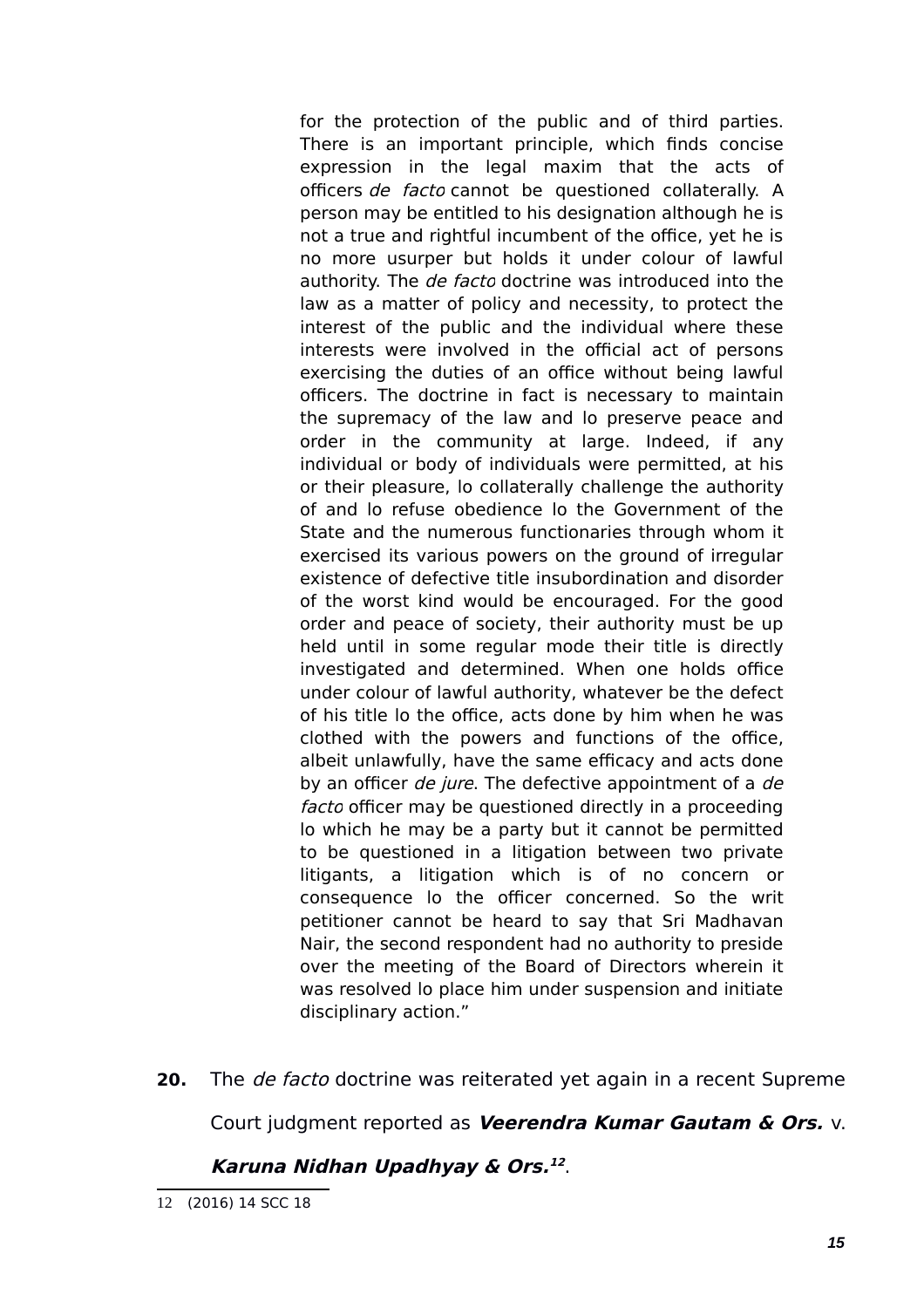- **21.** Therefore, we find that Sri K. Sampath Kumar was discharging the duties of Joint Director in Anti-Corruption Bureau under the authority conferred by the State. The authorisation in favour of Ch. Sudhakar was issued when he was performing his duties in public interest and not for his own benefit. Therefore, such authorisation is valid and binding as if it was an act of an officer de jure.
- **22.** We further find that the High Court, while deciding a petition for quashing of proceedings under Section 482 of the Code, could not have commented upon the nature of employment of Sri K. Sampath Kumar, as such a question does not fall within the jurisdiction of the High Court whilst deciding the aforementioned petition.
- **23.** Sri K. Sampath Kumar has authorised Ch. Sudhakar and the final report had been filed after the investigation conducted by the latter, in terms of clause (c) of Section 17 of the Act. In this regard, it cannot be said that the investigation was not conducted in a manner contemplated under law. Thus, Ch. Sudhakar was an authorized Officer, competent to investigate and file a report for the offences under the Act including of an offence under Section  $13(1)(e)$  of the Act.
- **24.** Another finding recorded by the High Court is that the informant cannot be the investigating officer. Such a finding is based upon Ch. Sudhakar being both the informant and the initiator of the investigations. The High Court derives support from the judgment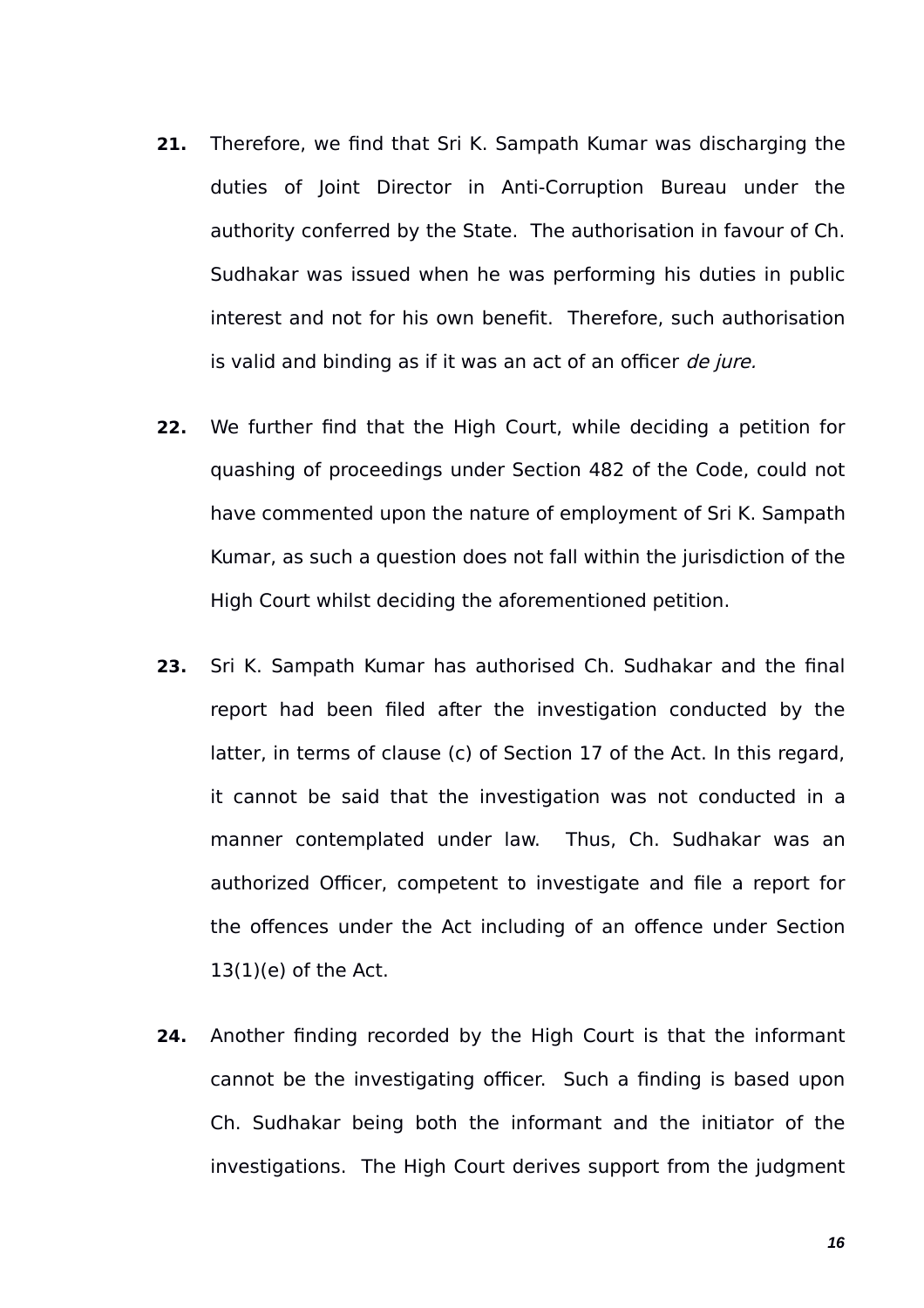of this Court reported as **Mohan Lal** v. **State of Punjab [13](#page-16-0)** to hold that a fair investigation is the very foundation of fair trial, which necessarily postulates that the informant and the investigator must not be the same person.

**25.** The said judgment however has been held to be prospective in the judgment reported as **Varinder Kumar** v. **State of Himachal**

**Pradesh<sup>[14](#page-16-1)</sup>** wherein, this Court has succinctly put as under:

"18. The criminal justice delivery system, cannot be allowed to veer exclusively to the benefit of the offender making it uni-directional exercise. A proper administration of the criminal justice delivery system, therefore requires balancing the rights of the accused and the prosecution, so that the law laid down in Mohan Lai (supra) is not allowed to become a spring board for acquittal in prosecutions prior to the same, irrespective of all other considerations. We therefore hold that all pending criminal prosecutions, trials and appeals prior to the law laid down in Mohan Lai (supra) shall continue to be governed by the individual facts of the case."

- **26.** Thus, we find that the orders of the High Court to quash the proceedings against the Accused Officer are not sustainable and are consequently, set aside. Accordingly, the appeal filed by the State is allowed and the matter is remitted back to the learned trial court for further proceedings in accordance with law.
- **27.** Coming to the appeal filed by the Accused Officer, Mr. Guru Krishna Kumar, learned senior counsel vehemently argued that a preliminary inquiry before the registration of a crime is mandatory. Reference was made to a judgment reported as **Lalita Kumari** v.

<span id="page-16-0"></span><sup>13</sup> (2018) 17 SCC 627

<span id="page-16-1"></span><sup>14</sup> 2019 SCC OnLine SC 170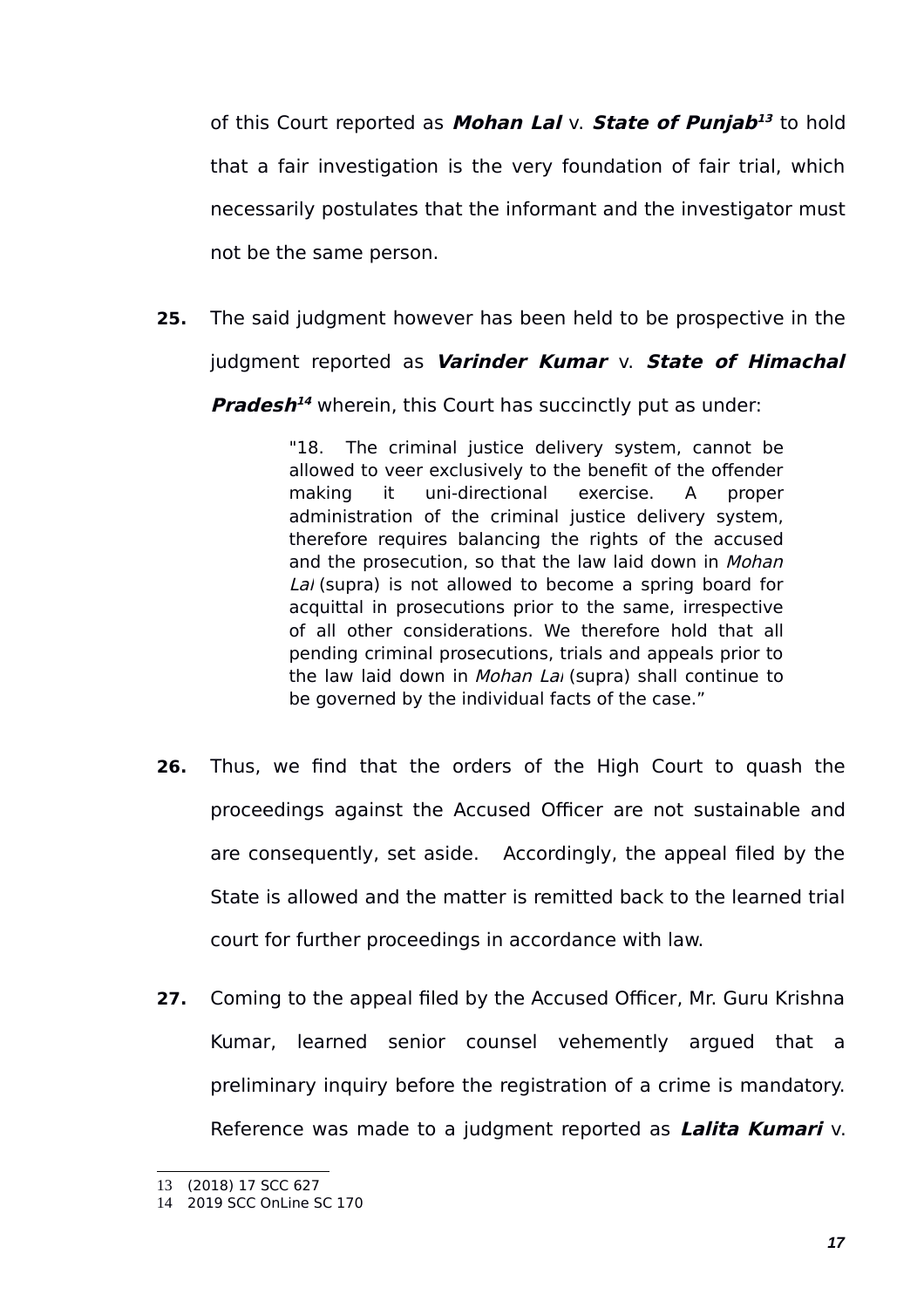*Government of Uttar Pradesh & Ors.<sup>[15](#page-17-0)</sup> as well as the judgment* reported as **State by Karnataka Lokayukta Police Station, Bengaluru** v. **M.R. Hiremath [16](#page-17-1)** .

**28.** In **Lalita Kumari**, the Court has laid down the cases in which a preliminary inquiry is warranted, more so, to avoid an abuse of the process of law rather than vesting any right in favour of an accused. Herein, the argument made was that if a police officer is doubtful about the veracity of an accusation, he has to conduct a preliminary inquiry and that in certain appropriate cases, it would be proper for such officer, on the receipt of a complaint of a cognizable offence, to satisfy himself that prima facie, the allegations levelled against the accused in the complaint are credible. It was thus held as under:-

> "73. In terms of the language used in Section 154 of the Code, the police is duty bound to proceed to conduct investigation into a cognizable offence even without receiving information (i.e. FIR) about commission of such an offence, if the officer in charge of the police station otherwise suspects the commission of such an offence. The legislative intent is therefore quite clear, i.e., to ensure that every cognizable offence is promptly investigated in accordance with law. This being the legal position, there is no reason that there should be any discretion or option left with the police to register or not to register an FIR when information is given about the commission of a cognizable offence. Every cognizable offence must be investigated promptly in accordance with law and all information provided under Section 154 of the Code about the commission of a cognizable offence must be registered as an FIR so as to initiate an offence. The requirement of Section 154 of the Code is only that the report must disclose the commission of a cognizable offence and that is sufficient to set the investigating machinery into action."

<span id="page-17-0"></span><sup>15</sup> (2014) 2 SCC 1

<span id="page-17-1"></span><sup>16</sup> (2019) 7 SCC 515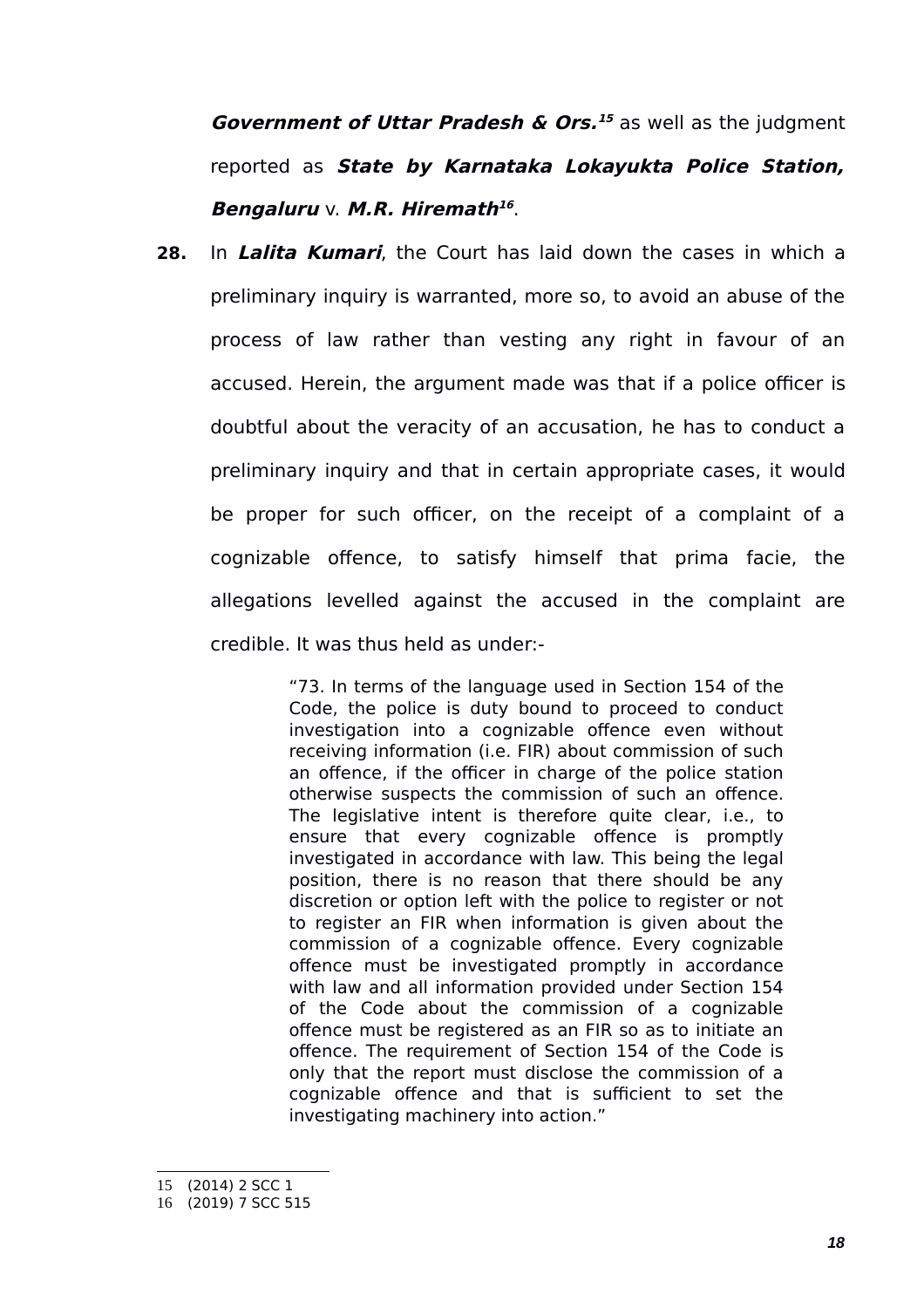**29.** The Court concluded that the registration of an FIR is mandatory under Section 154 of the Code if the information discloses commission of a cognizable offence and no preliminary inquiry is permissible in such a situation. This court held as under:

"111. In view of the aforesaid discussion, we hold:

i) Registration of FIR is mandatory under Section 154 of the Code, if the information discloses commission of a cognizable offence and no preliminary inquiry is permissible in such a situation.

ii) If the information received does not disclose a cognizable offence but indicates the necessity for an inquiry, a preliminary inquiry may be conducted only to ascertain whether cognizable offence is disclosed or not.

iii) If the inquiry discloses the commission of a cognizable offence, the FIR must be registered. In cases where preliminary inquiry ends in closing the complaint, a copy of the entry of such closure must be supplied to the first informant forthwith and not later than one week. It must disclose reasons in brief for closing the complaint and not proceeding further.

iv) The police officer cannot avoid his duty of registering offence if cognizable offence is disclosed. Action must be taken against erring officers who do not register the FIR if information received by him discloses a cognizable offence.

v) The scope of preliminary inquiry is not to verify the veracity or otherwise of the information received but only to ascertain whether the information reveals any cognizable offence.

vi) As to what type and in which cases preliminary inquiry is to be conducted will depend on the facts and circumstances of each case. The category of cases in which preliminary inquiry may be made are as under:

a) Matrimonial disputes/ family disputes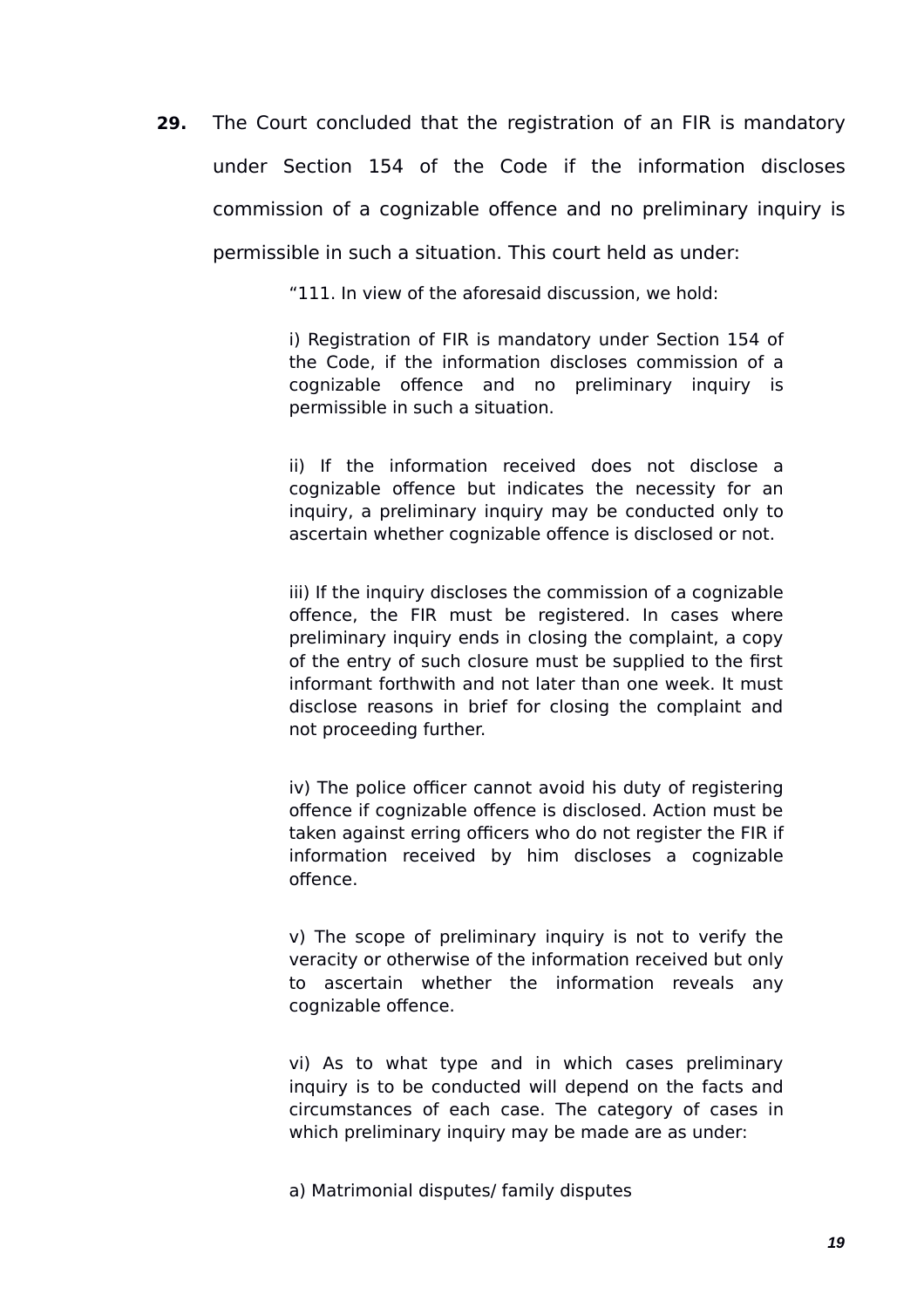- b) Commercial offences
- c) Medical negligence cases
- d) Corruption cases."
- **30.** It must be pointed that this Court has not held that a preliminary inquiry is a must in all cases. A preliminary enquiry may be conducted pertaining to Matrimonial disputes/family disputes, Commercial offences, Medical negligence cases, Corruption cases etc. The judgment of this court in **Lalita Kumari** does not state that proceedings cannot be initiated against an accused without conducting a preliminary inquiry.
- **31.** In **M.R. Hiremath**, this Court set aside an order on an application for discharge under Section 239 of the Code, *inter alia*, for the reason that a certificate under Section 65B of Evidence Act had not been produced while relying upon the evidence of a spy camera. An argument was raised that the spy camera has been given by the investigating officer even before investigations were formally started. On the strength of such fact, an argument was raised by Mr. Guru Krishna Kumar, learned counsel for the Accused Officer, that without conducting a preliminary inquiry the FIR could not have been lodged. This Court in **M.R. Hiremath** held that when the investigating officer had handed over the spy camera to the complainant, the purpose was to ascertain, in the course of the preliminary inquiry, whether information furnished by the complainant could form the basis of lodging an FIR. It was held to be a preliminary inquiry to ascertain whether the information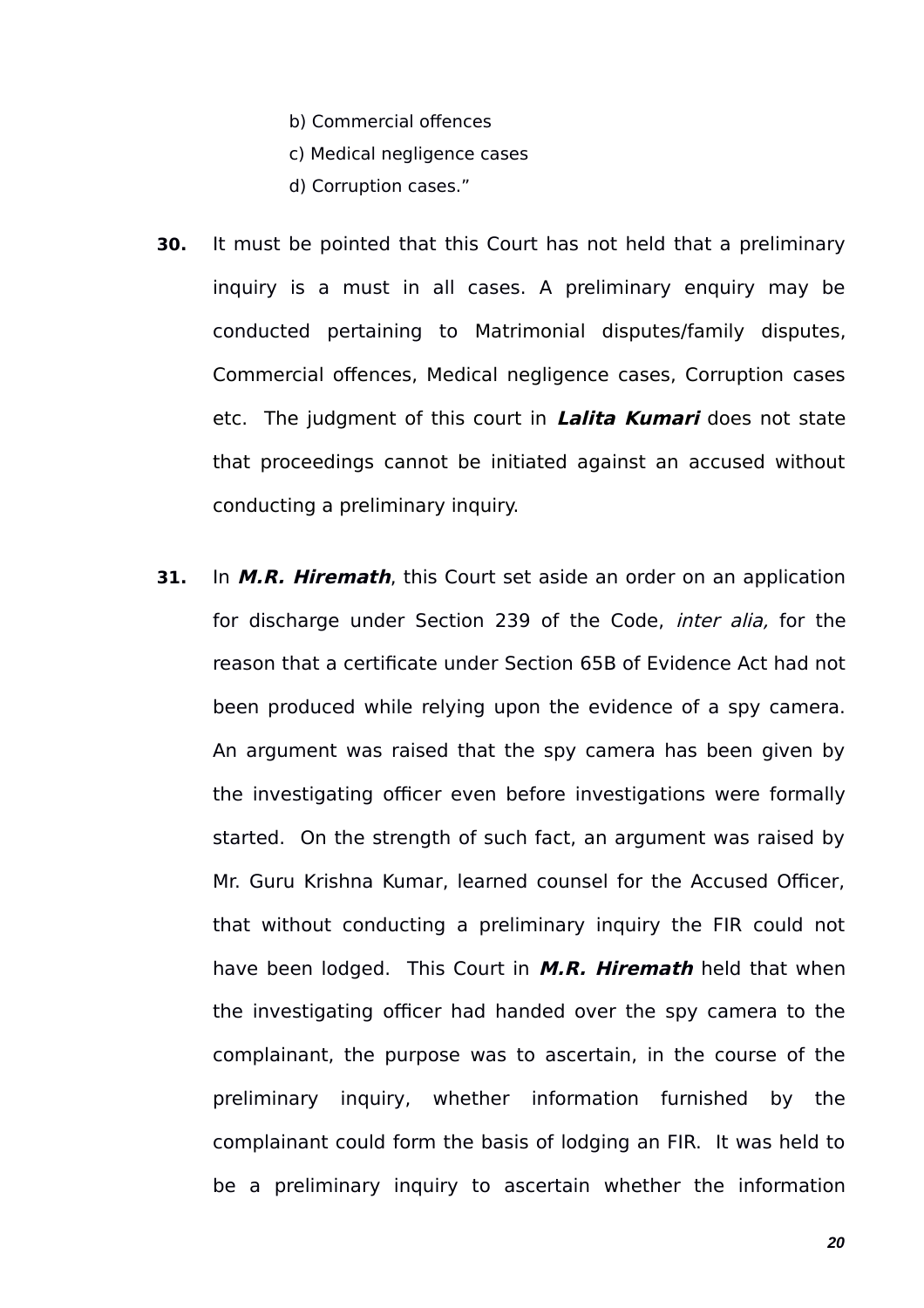revealed a cognizable offence. The Court held as under:

"23. In the present case, on 15-11-2016, the complainant is alleged to have met the respondent. During the course of the meeting, a conversation was recorded on a spy camera. Prior thereto, the investigating officer had handed over the spy camera to the complainant. This stage does not represent the commencement of the investigation. At that stage, the purpose was to ascertain, in the course of a preliminary inquiry, whether the information which was furnished by the complainant would form the basis of lodging a first information report. In other words, the purpose of the exercise which was carried out on 15-11-2012 was a preliminary enquiry to ascertain whether the information reveals a cognizable offence."

- **32.** The said judgment does not help the learned counsel for the Accused Officer. The scope and ambit of a preliminary inquiry being necessary before lodging an FIR would depend upon the facts of each case. There is no set format or manner in which a preliminary inquiry is to be conducted. The objective of the same is only to ensure that a criminal investigation process is not initiated on a frivolous and untenable complaint. That is the test laid down in **Lalita Kumari**.
- **33.** In the present case, the FIR itself shows that the information collected is in respect of disproportionate assets of the Accused Officer. The purpose of a preliminary inquiry is to screen wholly frivolous and motivated complaints, in furtherance of acting fairly and objectively. Herein, relevant information was available with the informant in respect of *prima facie* allegations disclosing a

*21*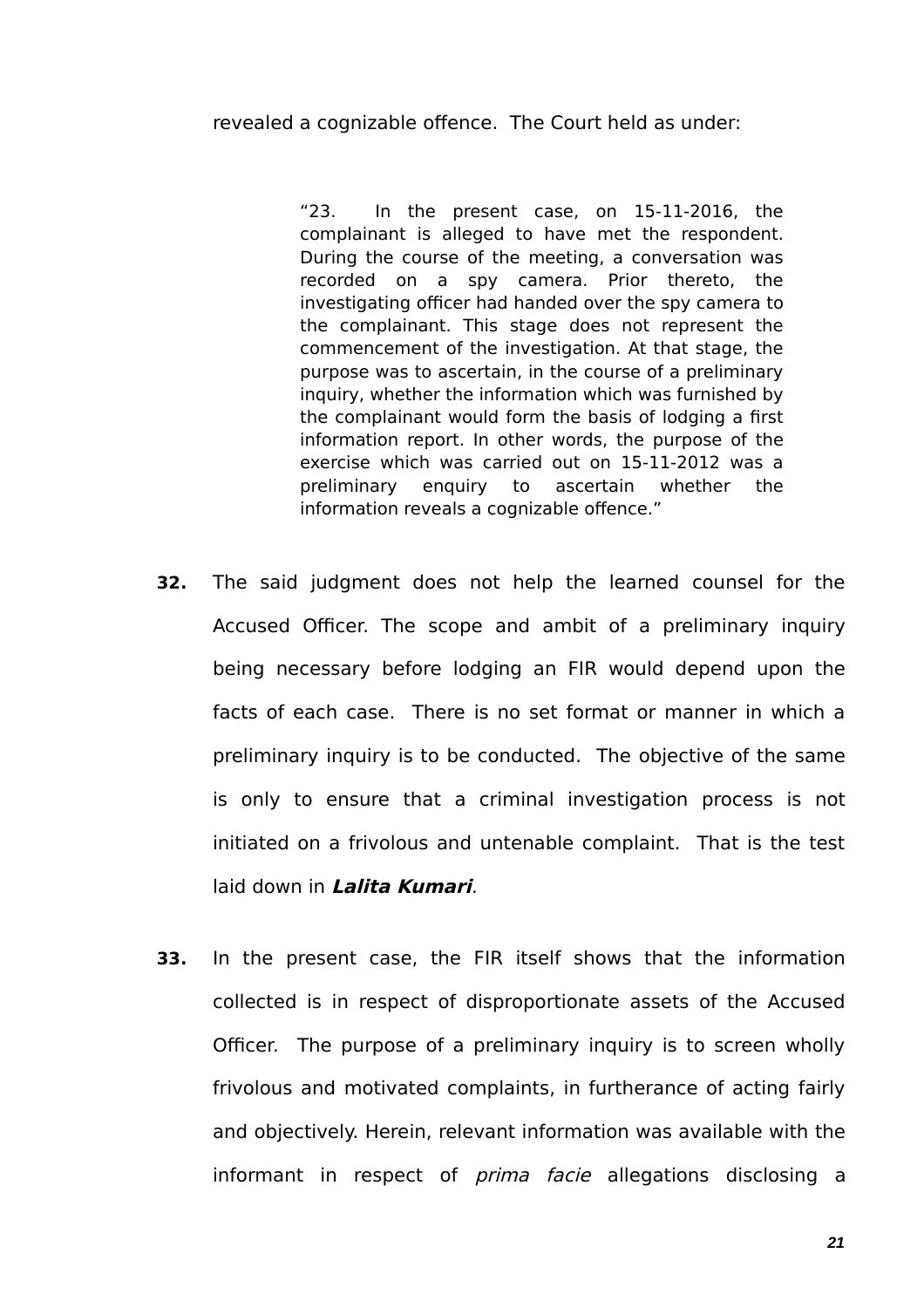cognizable offence. Therefore, once the officer recording the FIR is satisfied with such disclosure, he can proceed against the accused even without conducting any inquiry or by any other manner on the basis of the credible information received by him. It cannot be said that the FIR is liable to be quashed for the reason that the preliminary inquiry was not conducted. The same can only be done if upon a reading of the entirety of an FIR, no offence is disclosed. Reference in this regard, is made to a judgment of this Court reported as **State of Haryana** v. **Bhajan Lal [17](#page-21-0)** wherein, this Court held inter alia that where the allegations made in the FIR or the complaint, even if they are taken at their face value and accepted in their entirety, do not *prima facie* constitute any offence or make out a case against the accused and also where a criminal proceeding is manifestly attended with mala fide and/or where the proceeding is maliciously instituted with an ulterior motive for wreaking vengeance on the accused and with a view to spite him due to private and personal grudge.

**34.** Therefore, we hold that the preliminary inquiry warranted in **Lalita Kumari** is not required to be mandatorily conducted in all corruption cases. It has been reiterated by this Court in multiple instances that the type of preliminary inquiry to be conducted will depend on the facts and circumstances of each case. There are no fixed parameters on which such inquiry can be said to be conducted. Therefore, any formal and informal collection of

<span id="page-21-0"></span><sup>17</sup> 1992 Supp (1) SCC 335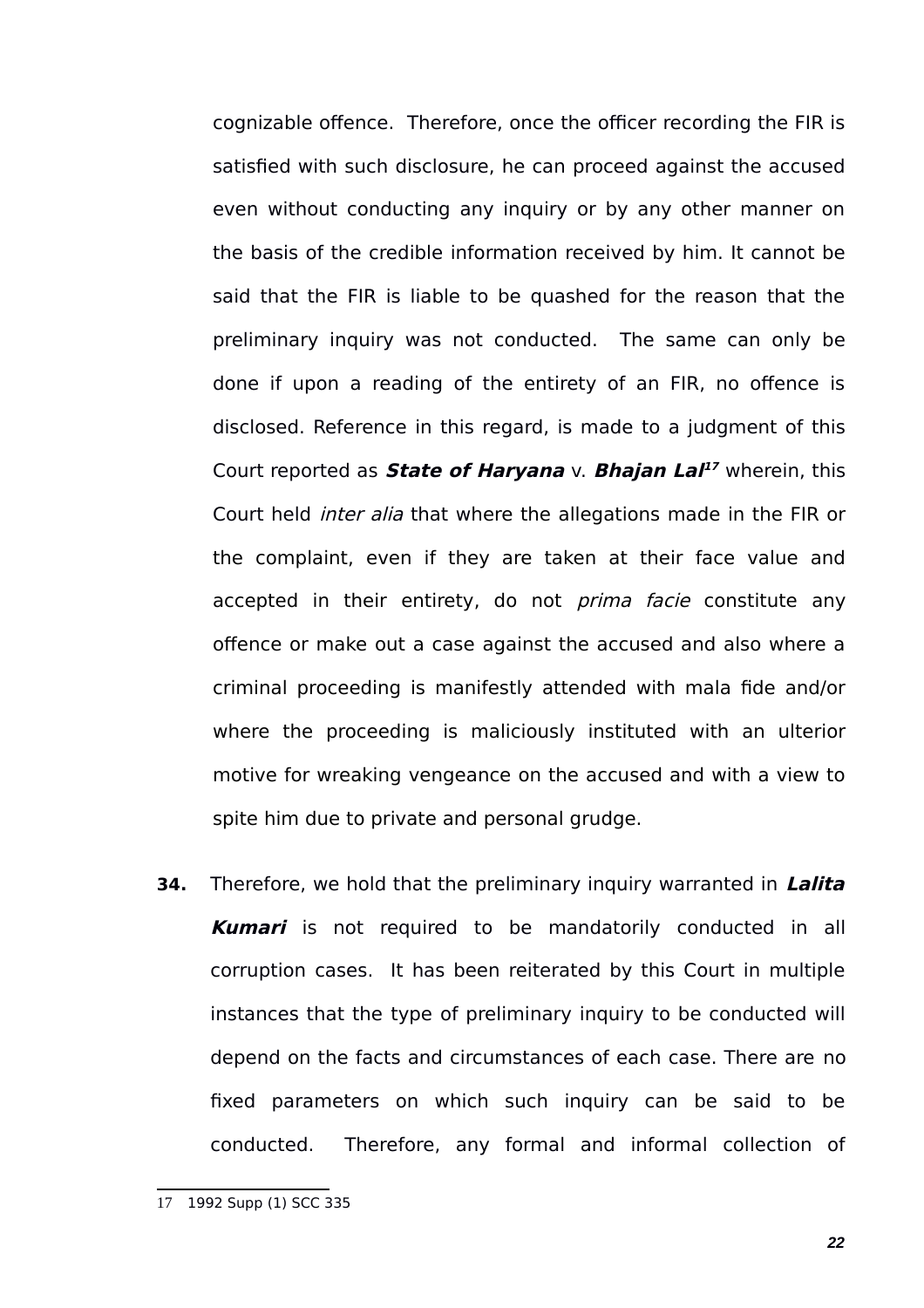information disclosing a cognizable offence to the satisfaction of the person recording the FIR is sufficient.

**35.** We also do not find any merit in the argument that there has been no sanction before the filing of the report. The sanction can be produced by the prosecution during the course of trial, so the same may not be necessary after retirement of the Accused Officer.

This Court in **K. Kalimuthu** v. **State by DSP [18](#page-22-0)** held as under:

"15. The question relating to the need of sanction under Section 197 of the Code is not necessarily to be considered as soon as the complaint is lodged and on the allegations contained therein. This question may arise at any stage of the proceeding. The question whether sanction is necessary or not may have to be determined from stage to stage…"

**36.** The High Court has rightly held that no ground is made out for quashing of the proceedings for the reason that the investigating agency intentionally waited till the retirement of the Accused Officer. The question as to whether a sanction is necessary to prosecute the Accused Officer, a retired public servant, is a question which can be examined during the course of the trial as held by this Court in **K. Kalimuthu**. In fact, in a recent judgment in **Vinod Kumar Garg** v. **State (Government of National Capital Terri-tory of Delhi)<sup>[19](#page-22-1)</sup>**, this Court has held that if an investigation was not conducted by a police officer of the requisite rank and status required under Section 17 of the Act, such lapse would be an irregularity, however unless such irregularity results in causing preju-

<span id="page-22-0"></span><sup>18</sup> (2005) 4 SCC 512

<span id="page-22-1"></span><sup>19</sup> Criminal Appeal No. 1781 of 2009 decided on 27<sup>th</sup> November, 2019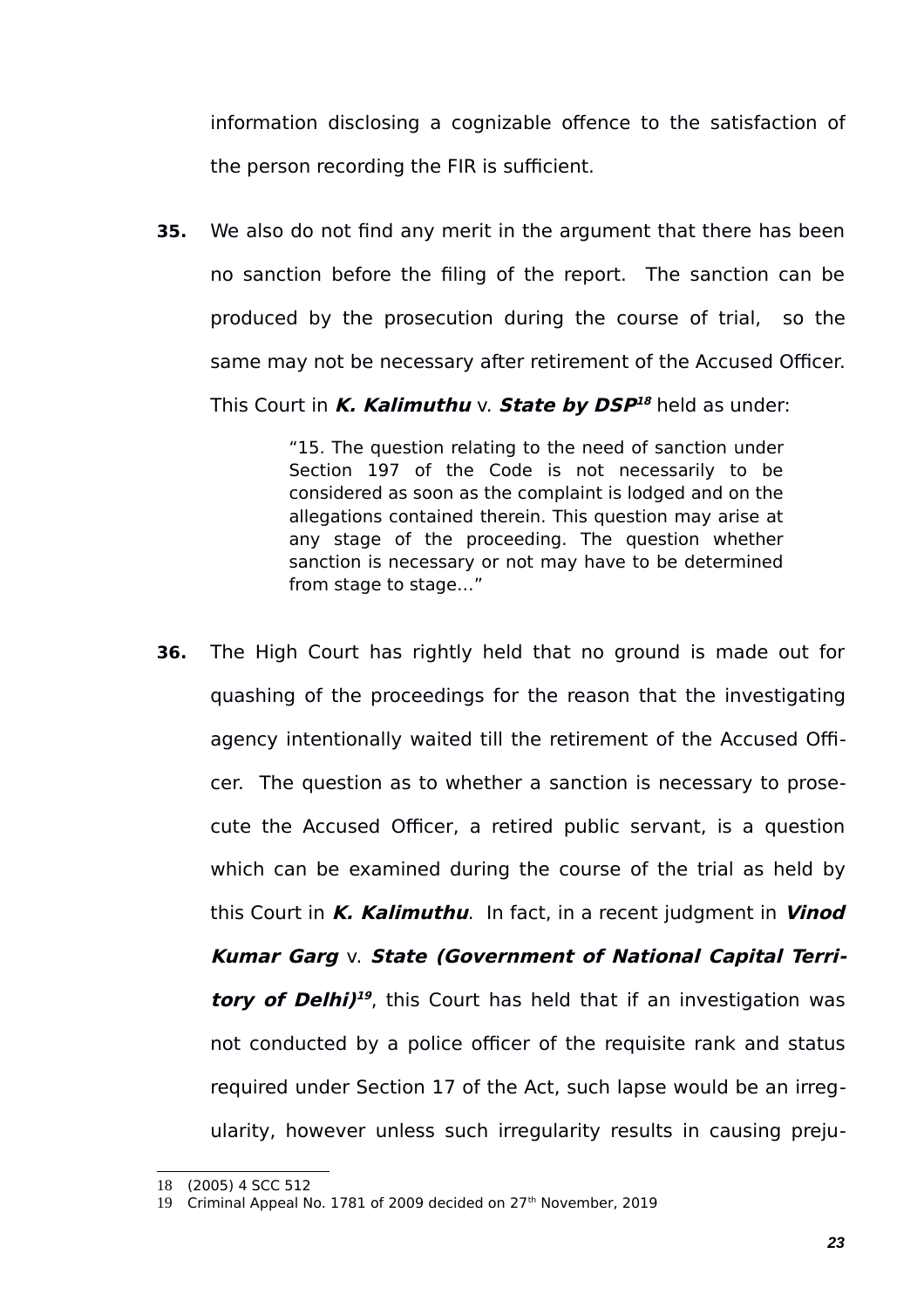dice, conviction will not be vitiated or be bad in law. Therefore, the lack of sanction was rightly found not to be a ground for quashing of the proceedings.

**37.** Mr. Guru Krishna Kumar further refers to a Single Bench judgment of the Madras High Court in **M. Soundararajan** v. **State through the Deputy Superintendant of Police, Vigilance and Anti Corruption, Ramanathapuram<sup>[20](#page-23-0)</sup> to contend that amended provi**sions of the Act as amended by Act XVI of 2018 would be applicable as the Amending Act came into force before filing of the charge sheet. We do not find any merit in the said argument. In the aforesaid case, the learned trial court applied amended provisions in the Act which came into force on  $26<sup>th</sup>$  July, 2018 and acquitted both the accused from charge under Section 13(1)(d) read with 13(2) of the Act. The High Court found that the order of the trial court to apply the amended provisions of the Act was not justified and remanded the matter back observing that the offences were committed prior to the amendments being carried out. In the present case, the FIR was registered on 9<sup>th</sup> November, 2011 much before the Act was amended in the year 2018. Whether any offence has been committed or not has to be examined in the light of the provisions of the statute as it existed prior to the amendment carried out on  $26<sup>th</sup>$ July, 2018.

<span id="page-23-0"></span><sup>20</sup> Crl. A. (MD) No. 488 of 2018 and Crl. M.P. (MD) No. 8712 of 2018 decided on 30<sup>th</sup> October, 2018.